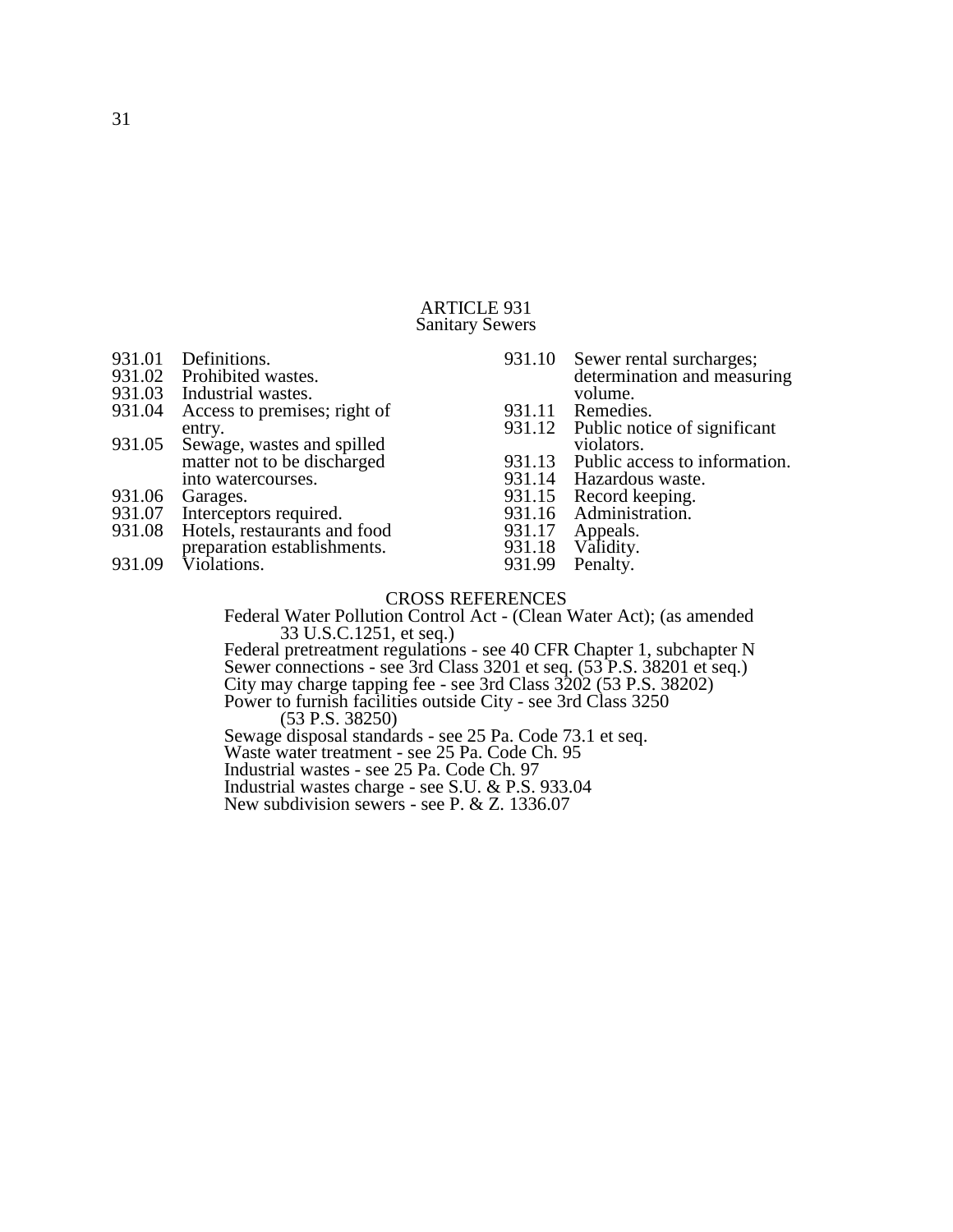# 931.01 DEFINITIONS.

The following words and terms, when used in this article, shall have the following meanings, unless the context clearly indicates otherwise. Definitions not found in this article may be found in 40 CFR chapter I, subchapter N.

- (a) "Act" means Federal Water Pollution Control Act, also known as the Clean Water Act, as amended by 33 U.S.C. 1251, et seq.
- (b) "Best Management Practice" or "BMPs" means schedules of activities, prohibitions of practices, maintenance procedures, and other management practices to implement the general and specific prohibitions listed in Section 931.02 and 40 CFR  $403.5(a)(1)$  and (b). BMPs also include treatment requirements, operating procedures, and practices to control plant site runoff, spillage or leaks, sludge or waste disposal, or drainage from raw material storage.
- (c) "BOD (Biochemical oxygen demand)" means the quantity of oxygen utilized in the biochemical oxidation of organic matter under standard laboratory procedure in five (5) days at twenty degrees Celsius, expressed in terms of weight and concentration (milligrams per liter (mg/l)).
- (d) "Categorical Pretreatment Standards" or "Categorical Standard" means any regulation containing pollutant discharge limits set forth by the EPA that apply to a specific category of Industrial Users and that appear in 40 CFR chapter I, subchapter N.
- (e) "CFR" means Code of Federal Regulations.<br>(f) "Commercial wastes" means the wastes gen
- "Commercial wastes" means the wastes generated from a commercial operation as distinct from domestic, and industrial sewage.
- (g) "Composite sample" means a combination of individual samples obtained at regular intervals over the period of discharge. Whenever practical, composite samples shall be proportionate to flow rate so as to be representative of the discharge during the period of sampling. When an industrial waste discharge is collected over a period of time and discharged as a daily basis or less frequent batch, a single sample from the batch shall be considered a composite sample for purposes of this Article.
- (h) "Daily discharge" means the discharge of a pollutant measured during a calendar day or any 24-hour period that reasonably represents the calendar day for purposes of sampling. For pollutants with limitations expressed in units of mass, the "daily discharge" is calculated as the total mass of the pollutant discharged over the day. For pollutants expressed in other units of measurement (i.e., mg/l), except for pH, the "daily discharge" is calculated as the arithmetic average measurement of the pollutant derived from all measurements taken that day or by the measurement of a composite sample taken that day.
- (i) "Discharge" means "indirect discharge."
- (i) "Discharge" means "indirect discharge."<br>(j) "Domestic sewage" means the water-borne waste derived from ordinary living processes.
- (k) "Existing source" means any source of discharge that is not a "new source."
- (k) "Existing source" means any source of discharge that is not a "new source."<br>(l) "Garbage" means solid waste from the preparation, cooking and dispensing of food, and from the handling, storage and sale of produce.
- (m) "Garbage grinders" means a mechanical device that shreds or grinds food into small particles for the purpose of sewage disposal.
- (n) "General Manager" means the General Manager of the City of York Wastewater Treatment Plant or his duly authorized representatives or designees.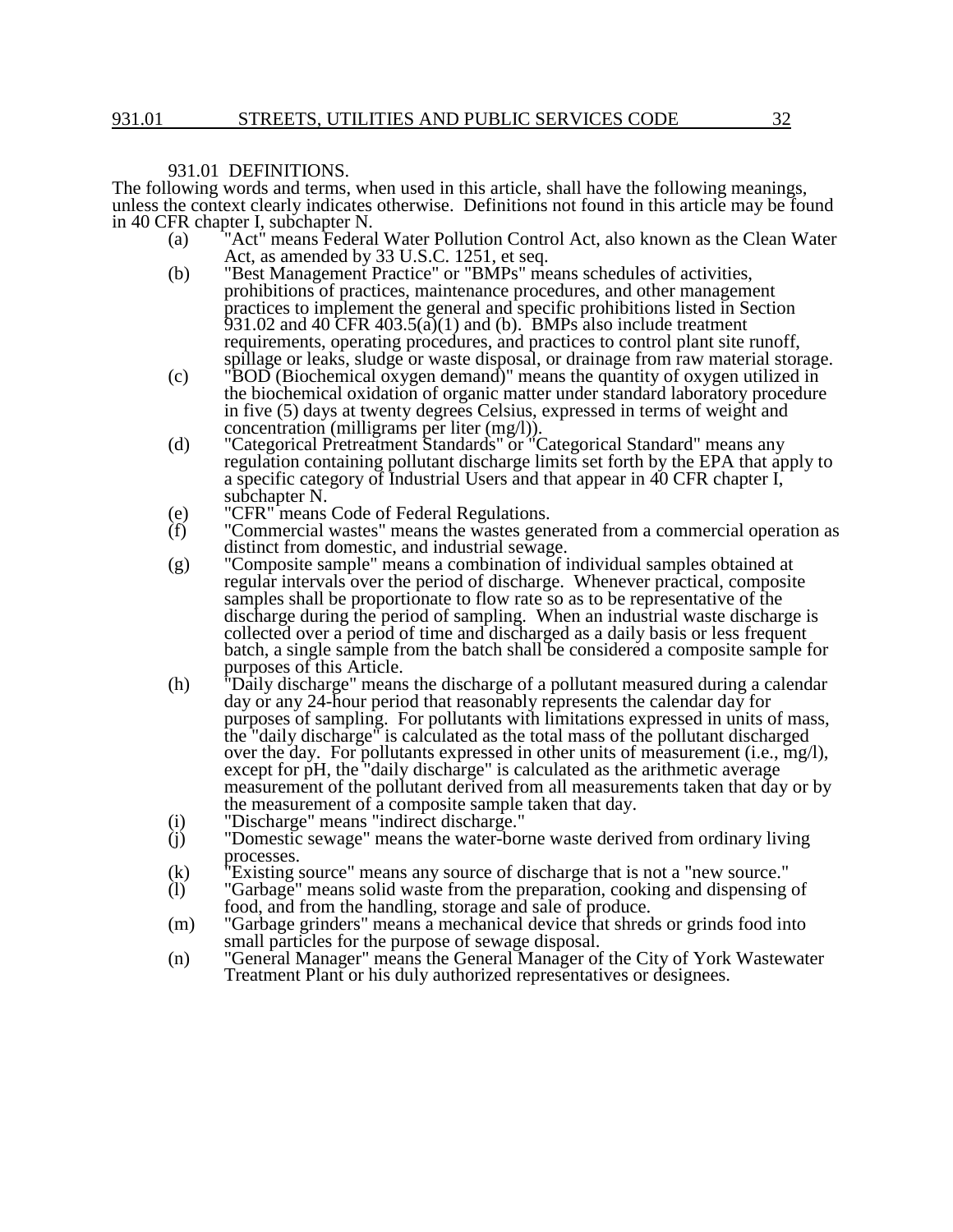|                    | 931.01<br><b>Sanitary Sewers</b>                                                     |  |
|--------------------|--------------------------------------------------------------------------------------|--|
|                    |                                                                                      |  |
|                    |                                                                                      |  |
| $\left( 0 \right)$ | "Grab sample" means an individual sample that is taken from a wastestream            |  |
|                    | without regard to the flow in the wastestream and over a period of time not to       |  |
|                    | exceed fifteen $(15)$ minutes.                                                       |  |
| (p)                | "Ground garbage" means the residue from the preparation, cooking and                 |  |
|                    | dispensing of food that has been shredded to such degree that all particles shall be |  |
|                    | carried freely in suspension under the normal flow conditions prevailing in the      |  |
|                    | sewer conduit to which they are contributory and those prevailing in public          |  |
|                    | sewers with no particle greater than one-half inch in any dimension.                 |  |
| (q)                | "Indirect discharge" or "Discharge" means the introduction of pollutants into the    |  |
|                    | POTW from any non-domestic source.                                                   |  |
| (r)                | "Industrial user" means any "user" that discharges "industrial wastes."              |  |
| (s)                | "Industrial wastes" means the wastes from industrial processes as distinct from      |  |
|                    | domestic, and commercial sewage.                                                     |  |
| (t)                | "Instantaneous maximum concentration" means the concentration not to be              |  |
|                    | exceeded at any time in any grab sample.                                             |  |
| (u)                | "Interceptor" means a device designed and installed so as to separate and retain     |  |
|                    | deleterious, hazardous, or undesirable matter from normal wastes, while allowing     |  |
|                    | normal sewage or wastes to discharge into the drainage system by gravity.            |  |
| (v)                | "Interference" means a discharge which, alone or in conjunction with a discharge     |  |
|                    | or discharges from other sources, both:                                              |  |
|                    |                                                                                      |  |
|                    | Inhibits or disrupts the POTW, its treatment processes or operations, or its<br>(1)  |  |
|                    | sludge processes, use or disposal; and                                               |  |
|                    | Therefore is a cause of a violation of any requirement of the POTW's<br>(2)          |  |
|                    | NPDES permit (including an increase in the magnitude or duration of a                |  |
|                    | violation) or of the prevention of sewage sludge use or disposal in                  |  |
|                    | compliance with the following statutory provisions and regulations or                |  |
|                    | permits issued thereunder (or more stringent State or local regulations):            |  |
|                    | Section 405 of the Clean Water Act, the Solid Waste Disposal Act                     |  |
|                    | (SWDA) (including Title II, more commonly referred to as the Resource                |  |
|                    | Conservation and Recovery Act (RCRA), and including State regulations                |  |
|                    | contained in any State sludge management plan prepared pursuant to                   |  |
|                    | Subtitle D of the SWDA), the Clean Air Act, the Toxic Substances                     |  |
|                    | Control Act, and the Marine Protection, Research and Sanctuaries Act [40]            |  |
|                    | CFR $403.3(k)$ ].                                                                    |  |
| (w)                | "Local limit" means specific discharge limits developed and enforced by the City     |  |
|                    | of York upon industrial or commercial facilities to implement the general and        |  |
|                    | specific discharge prohibitions listed in 40 CFR $403.5(a)(1)$ and (b). Local limits |  |
|                    | are found at Section $931.02(b)(2)$ , Section $931.02(b)(6)$ , and Section           |  |
|                    | $931.02(b)(13)$ .                                                                    |  |
| (x)                | "Maximum daily limit" means the highest allowable "daily discharge" of a             |  |
|                    | pollutant.                                                                           |  |
| (y)                | 'mg/l" means milligrams per liter.                                                   |  |
| (z)                | "Monthly average" means the sum of all "daily discharges" measured during a          |  |
|                    | calendar month divided by the number of "daily discharges" measured during that      |  |
|                    | month.                                                                               |  |
|                    |                                                                                      |  |
| (aa)               | "Monthly average limit" means the highest allowable average of "daily"               |  |
|                    | discharges" over a calendar month, calculated as the sum of all "daily discharges"   |  |
|                    | measured during a calendar month divided by the number of "daily discharges"         |  |
|                    | measured during that month.                                                          |  |
|                    |                                                                                      |  |
|                    |                                                                                      |  |
|                    |                                                                                      |  |
|                    |                                                                                      |  |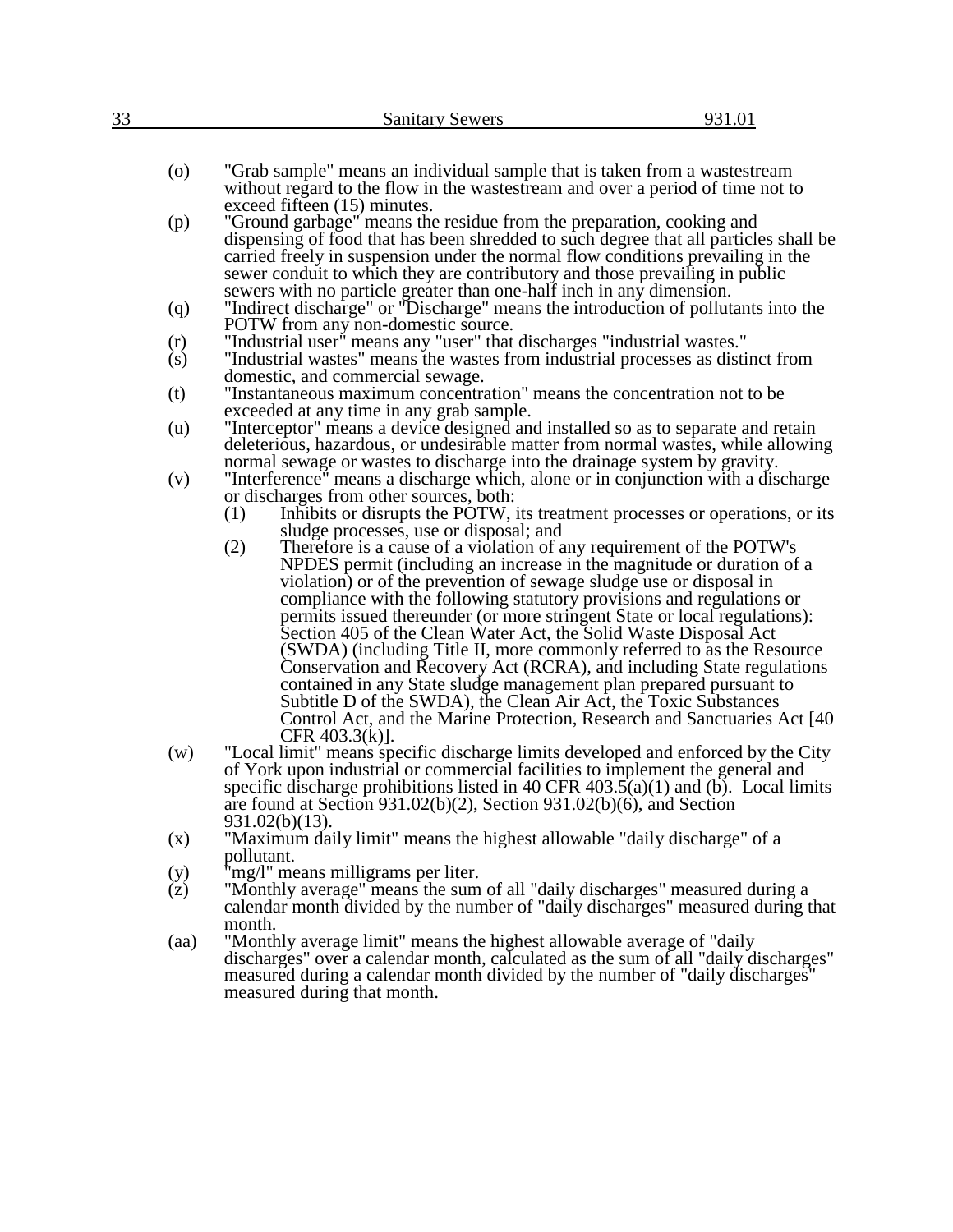### 931.01 STREETS, UTILITIES AND PUBLIC SERVICES CODE 34

- (ab) "New source" means any building, structure, facility, or installation from which there is or may be a discharge of pollutants, the construction of which commenced after the publication of proposed Pretreatment Standards under Section 307(c) of the Clean Water Act if such standards are thereafter promulgated in accordance with that section (provided that certain conditions dealing with the construction and siting of that source vis-a-vis other sources are met) [40 CFR 403.3(m)(1)].
- (ac) "Pass through" means a discharge which exits the POTW into waters of the United States in quantities or concentrations which, alone or in conjunction with a discharge or discharges from other sources, is a cause of a violation of any requirement of the POTW's NPDES permit (including an increase in the magnitude or duration of a violation) [40 CFR 403.3(p)].
- (ad) "pH" means the logarithm (base 10) of the reciprocal of the weight of hydrogen ions in grams per liter of solution. It is a measure of the acidity or alkalinity of a solution, expressed in standard units.
- (ae) "Person" means any individual, partnership, firm, company, corporation, association, joint stock company, trust, estate, governmental entity or any other legal entity, or their legal representatives, agents or assigns. The masculine gender shall include the feminine;the singular shall include the plural where indicated by the context.
- (af) "Pollutant" means dredged spoil, solid waste, incinerator residue, filter backwash, sewage, garbage, sewage sludge, munitions, medical wastes, chemical wastes, biological materials, radioactive materials, heat, wrecked or discarded equipment, rock, sand, cellar dirt, municipal, agricultural and industrial wastes, and certain characteristics of wastewater (e.g., pH, temperature, TSS, turbidity, color, BOD, COD, toxicity, or odor).
- (ag) "Pretreatment" means the reduction of the amount of pollutants, the elimination of pollutants, or the alteration of the nature of pollutant properties in wastewater prior to or in lieu of discharging or otherwise introducing such pollutants into a POTW. The reduction or alteration may be obtained by physical, chemical or biological processes, process changes or by other means, except as prohibited by 40 CFR 403.6(d). Appropriate pretreatment technology includes control equipment, such as equalization tanks or facilities, for protection against surges or slug loadings that might interfere with or otherwise be incompatible with the POTW. However, where wastewater from a regulated process is mixed in an equalization facility with unregulated wastewater or with wastewater from another regulated process, the effluent from the equalization facility must meet an adjusted pretreatment limit calculated in accordance with 40 CFR 403.6(e).
- (ah) "Pretreatment requirements" means any substantive or procedural requirement related to Pretreatment, other than a National Pretreatment Standard, imposed on an Industrial User.
- (ai) "Pretreatment standards" or "standards" shall mean Categorical Standards, standards established by 40 CFR 403.5(b), and Local Limits.
- (aj) "Publicly Owned Treatment Works" or "POTW" means a treatment works as defined by section 212 of the Act, which is owned by a State or municipality (as defined by section 502(4) of the Act); This definition includes any devices and systems used in the storage, treatment, recycling and reclamation of municipal sewage or industrial wastes of a liquid nature. It also includes sewers, pipes and other conveyances only if they convey wastewater to a POTW Treatment Plant. The term also means the municipality as defined in section 502(4) of the Act, which has jurisdiction over the Indirect Discharges to and the discharges from such a treatment work [40 CFR 403.3(q)].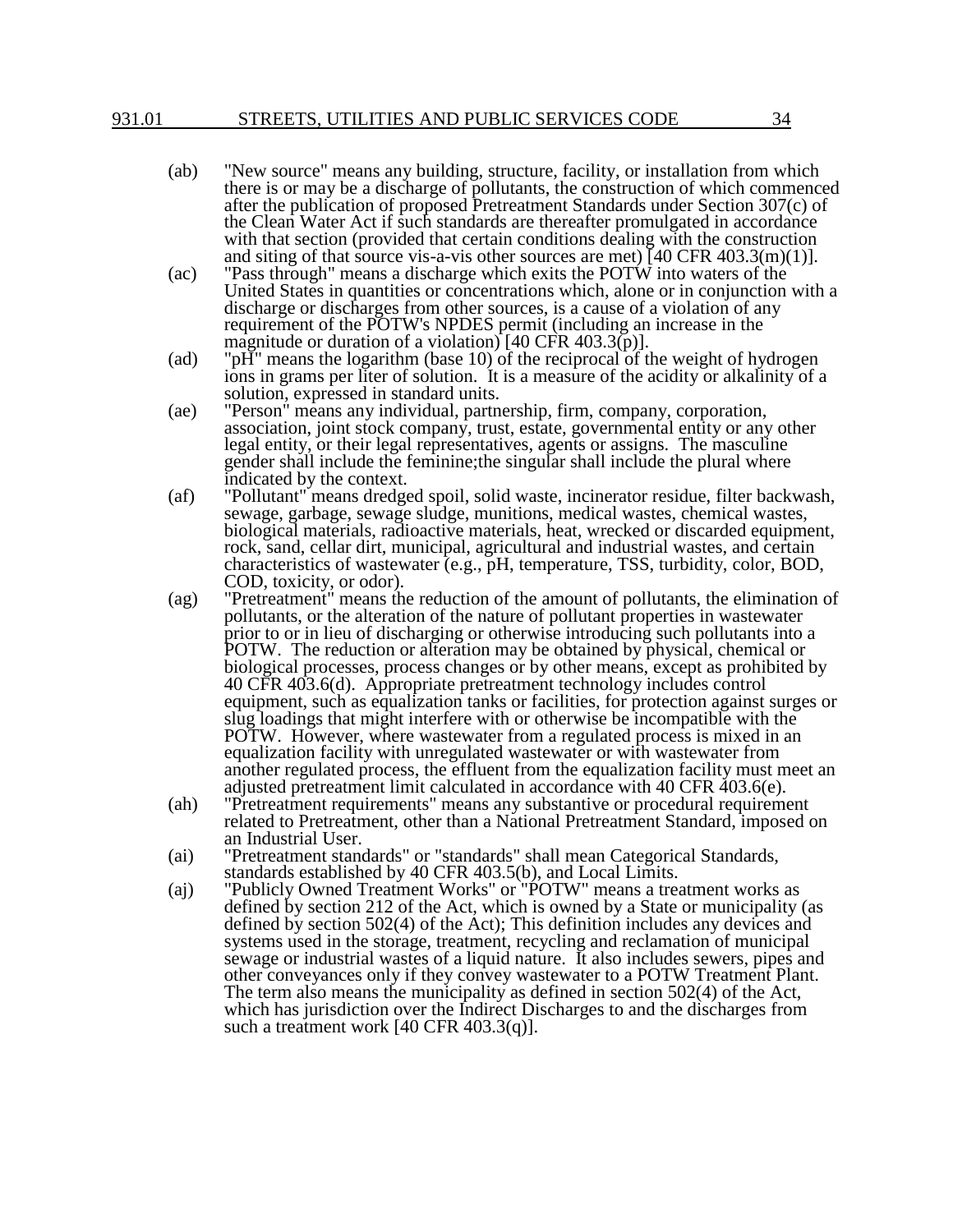| 35 |  |   | <b>Sanitary Sewers</b> |        |  | 1.VI |  |
|----|--|---|------------------------|--------|--|------|--|
|    |  |   |                        |        |  |      |  |
|    |  | . | $\sim$                 | $\sim$ |  | .    |  |

- (ak) "Sanitary sewer" means a sewer that carries sewage and to which storm, surface and ground waters are not intentionally admitted.
- (al) "Sewage" means a combination of the water-carried wastes from residences, business buildings, institutions and industrial establishments, together with such ground, surface and storm waters as may be present.
- (am) "Sewage works" means all facilities for collection, pumping, treating and disposing of sewage (see Publicly Owned Treatment Works-POTW).
- (an) "Significant industrial user (SIU)" means, except as provided in paragraphs (3) and (4) of this subsection,
	- (1) An Industrial User subject to categorical Pretreatment Standards; or (2) An Industrial User that:
	- An Industrial User that:
		- A. Discharges an average of twenty five thousand (25,000) gallons per day (gpd) or more of process wastewater to the POTW (excluding sanitary, non-contact cooling and boiler blowdown wastewater);
		- B. Contributes a process wastestream which makes up five (5) percent or more of the average dry weather hydraulic or organic capacity of the POTW treatment plant; or
		- C. Is designated as such by the City of York on the basis that it has a reasonable potential for adversely affecting the POTW's operation or for violating any Pretreatment Standard or Requirement.
	- (3) The General Manager may determine that an Industrial User subject to categorical Pretreatment Standards is a Non Significant Categorical Industrial User rather than a Significant Industrial User on a finding that the Industrial User never discharges more than 100 gallons per day (gpd) of total categorical wastewater (excluding sanitary, non contact cooling and boiler blowdown wastewater, unless specifically included in the Pretreatment Standard) and the following conditions are met:
		- A. The Industrial User, prior to the General Manager's finding, has consistently complied with all applicable categorical Pretreatment Standards and Requirements;
		- B. The Industrial User annually submits the certification statement required in 40 CFR 403.12(q), together with any additional information necessary to support the certification statement; and
		- C. The Industrial User never discharges any untreated concentrated wastewater.
	- (4) Upon a finding that a User meeting the criteria in Subsection  $(an)(2)$ hereof has no reasonable potential for adversely affecting the POTW's operation or for violating any Pretreatment Standard or Requirement, the General Manager may at any time, on its own initiative or in response to a petition received from an Industrial User, and in accordance with procedures in Federal pretreatment requirements of 40 CFR chapter I, subchapter N, determine that such User should not be considered a Significant Industrial User.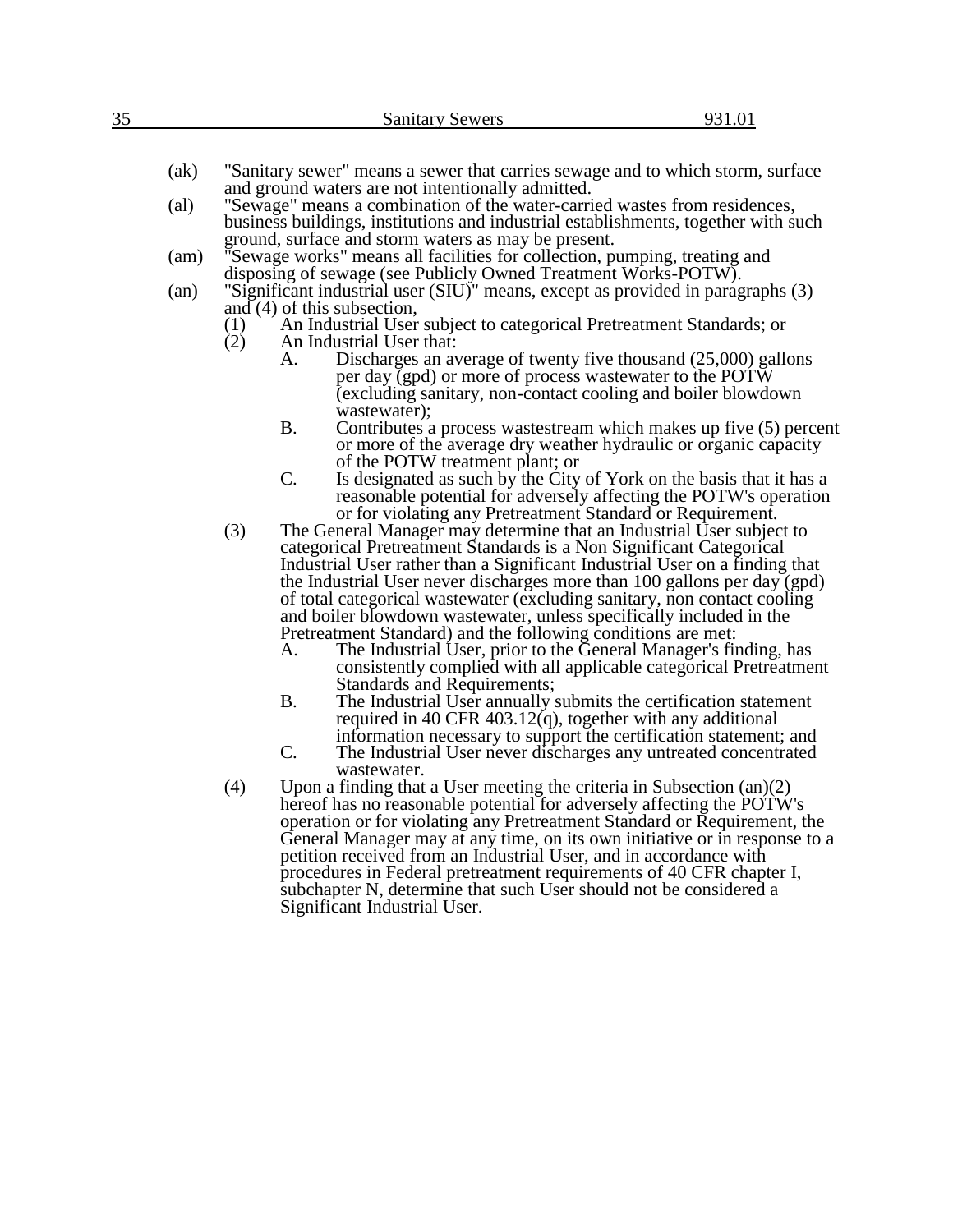### 931.02 STREETS, UTILITIES AND PUBLIC SERVICES CODE 36

- (ao) "Slug" or "slug discharge" means any discharge at a flow rate or concentration, which could cause a violation of the prohibited discharge standards in Section 931.02. A slug discharge is any discharge of a non-routine, episodic nature, including but not limited to an accidental spill or a non-customary batch discharge, which has a reasonable potential to cause interference or pass-through, or in any other way violate the POTW's regulations, local limits or permit conditions.
- (ap) "Storm Water" means storm water runoff, snow melt runoff, and surface runoff and drainage.
- (aq) "Storm sewer" or "storm drain" means a sewer that carries storm and surface waters and drainage, but excludes sewage and polluted industrial wastes.
- (ar) "Suspended solids" means the total nonfilterable residue retained on a glass fiber filter, 0.45 micron, and dried at a temperature of 103-105 degrees Celsius to a constant weight.
- (as) "Toxic Pollutant" means any pollutant or combination of pollutants listed as toxic in regulations promulgated by the Administrator of the Environmental Protection Agency under the provision of the Clean Water Act 307(a) or other Acts.
- (at) "Treatment plant" means the City of York Wastewater Treatment Plant, 1701 Black Bridge Road, York, PA 17402.
- (au) "Upset" means an exceptional incident in which there is unintentional and temporary noncompliance with categorical Pretreatment Standards because of factors beyond the reasonable control of the Industrial User. An Upset does not include noncompliance to the extent caused by operational error, improperly designed treatment facilities, inadequate treatment facilities, lack of preventive maintenance, or careless or improper operation [40 CFR 403.16(a)].
- (av) "User" means a source of indirect discharge.<br>(aw) "Wastewater" means liquid and water carried
- "Wastewater" means liquid and water carried industrial wastes and sewage from residential dwellings, commercial buildings, industrial and manufacturing facilities, and institutions, whether treated or untreated, which are contributed to the POTW.

(Ord. 16-2010. Passed 5-4-10.)

### 931.02 PROHIBITED WASTES.

(a) No person shall discharge or cause to be discharged any storm water, surface water, ground water, roof run-off or substance drainage into any sanitary sewer. Swimming pool drainage shall be allowed provided the Pennsylvania Department of Environmental Protection swimming pool water discharge guidelines are followed, including dechlorination and neutralization of water prior to discharge to an on-site sanitary sewer cleanout. The addition of cooling water or unpolluted water or an increase in the use of process water for the purpose of reducing the concentrations of substances that are limited or prohibited by this article or federal pretreatment standard or requirement shall be prohibited. No User shall ever increase the use of process water, or in any way attempt to dilute a discharge, as a partial or complete substitute for adequate treatment to achieve compliance with a discharge limitation unless expressly authorized by an applicable Pretreatment Standard or Requirement. The General Manager may impose mass limitations on Users who are using dilution to meet applicable pretreatment standards or requirements, or in other cases when the imposition of mass limitations is appropriate.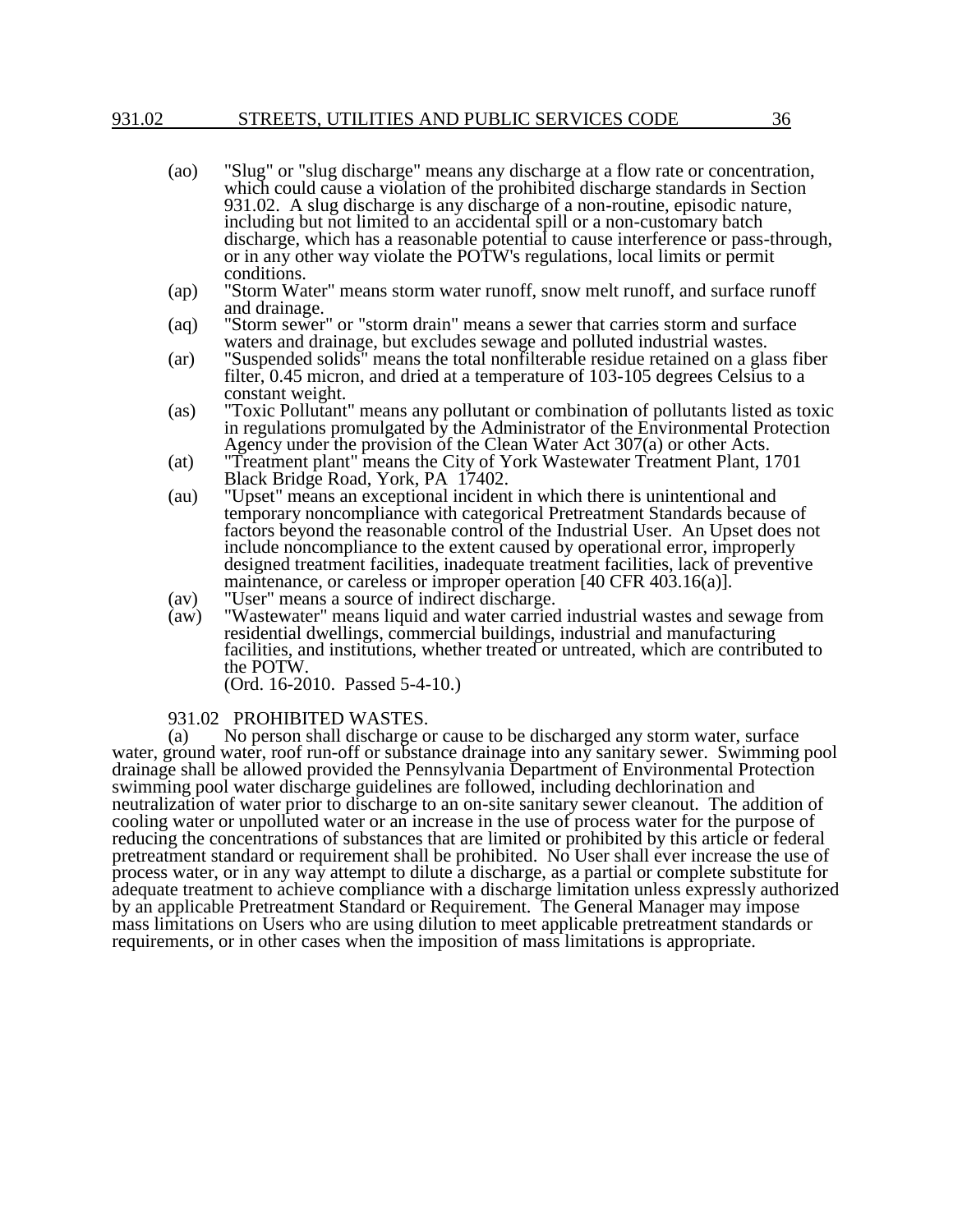(b) Except as hereinafter provided, no person shall discharge or cause to be discharged at any time any of the following described wastes or waters into any sanitary sewer or drain connected therewith. Pollutants, substances or wastewaters prohibited by this section shall not be processed or stored in such a manner that they could be discharged to the POTW.<br>(1) Any liquid or vapor having a temperature which shall inhibit biology

- Any liquid or vapor having a temperature which shall inhibit biological activity in the treatment plant resulting in an inhibition or disruption of the Treatment Plant process, but in no case wastewater with a temperature upon reaching the Treatment Plant which exceeds  $40^{\circ}$  C ( $104^{\circ}$  F) or upon reaching the public sewer of 49° C (120° F).
- (2) Any water or waste containing more than 100 mg/l by weight of total hexane-extractible materials, commonly referred to as oil and grease, as per EPA method 1664.
- (3) Any garbage that is not ground garbage.
- (4) Any ashes, cinders, sand, mud, straw, hay scraps, rags, shavings, metal, glass, bones, feathers, rubber, tires, plastic, wood, paunch manure, butchers' offal, grease or solid fat, floating oil or any other solids or viscous substance capable of causing obstruction to the flow in sewers or other interference with the proper operation of the sewage works.
- (5) Any water or waste having at any time a pH lower than 5.5 or higher than 11.0 or having any corrosive property capable of causing damage or hazards to structures, equipment or personnel or the sewage works or affecting the biological treatment of the waste. (Ord. 16-2010. Passed 5-4-10.)
- (6) Any discharge containing any substances in excess of the following concentrations, provided that the General Manager may waive this requirement on a case-by-case basis to impose an equivalent mass discharge limit when an Industrial User implements water conservation measures:

| Substances                      | Daily Discharge Limit (mg/l) |
|---------------------------------|------------------------------|
| Arsenic, Total                  | 0.2                          |
| Cadmium, Total                  | 0.16                         |
| Chromium, Total                 | 0.9                          |
| Copper, Total                   | 1.3                          |
| Cyanide, Total                  | 0.6                          |
| Lead, Total                     | 0.34                         |
| Mercury, Total                  | 0.05                         |
| Molybdenum, Total               | 3.0                          |
| Nickel, Total                   | 1.5                          |
| Selenium, Total                 | 0.5                          |
| Silver, Total                   | 1.3                          |
| Zinc, Total                     | 3.7                          |
| (Ord. 30-2011. Passed 10-4-11.) |                              |

- (7) Any water or waste containing pollutants of such character and quantity that unusual attention or expense is required to handle such materials at the wastewater treatment plant, unless a permit is obtained in accordance with Section 931.03.
- (8) Any water or waste containing any pollutant, including oxygen demanding pollutants (BOD, etc), released at a flow rate and/or pollutant concentration which, either singly or by interaction with other pollutants, causes interference or pass through.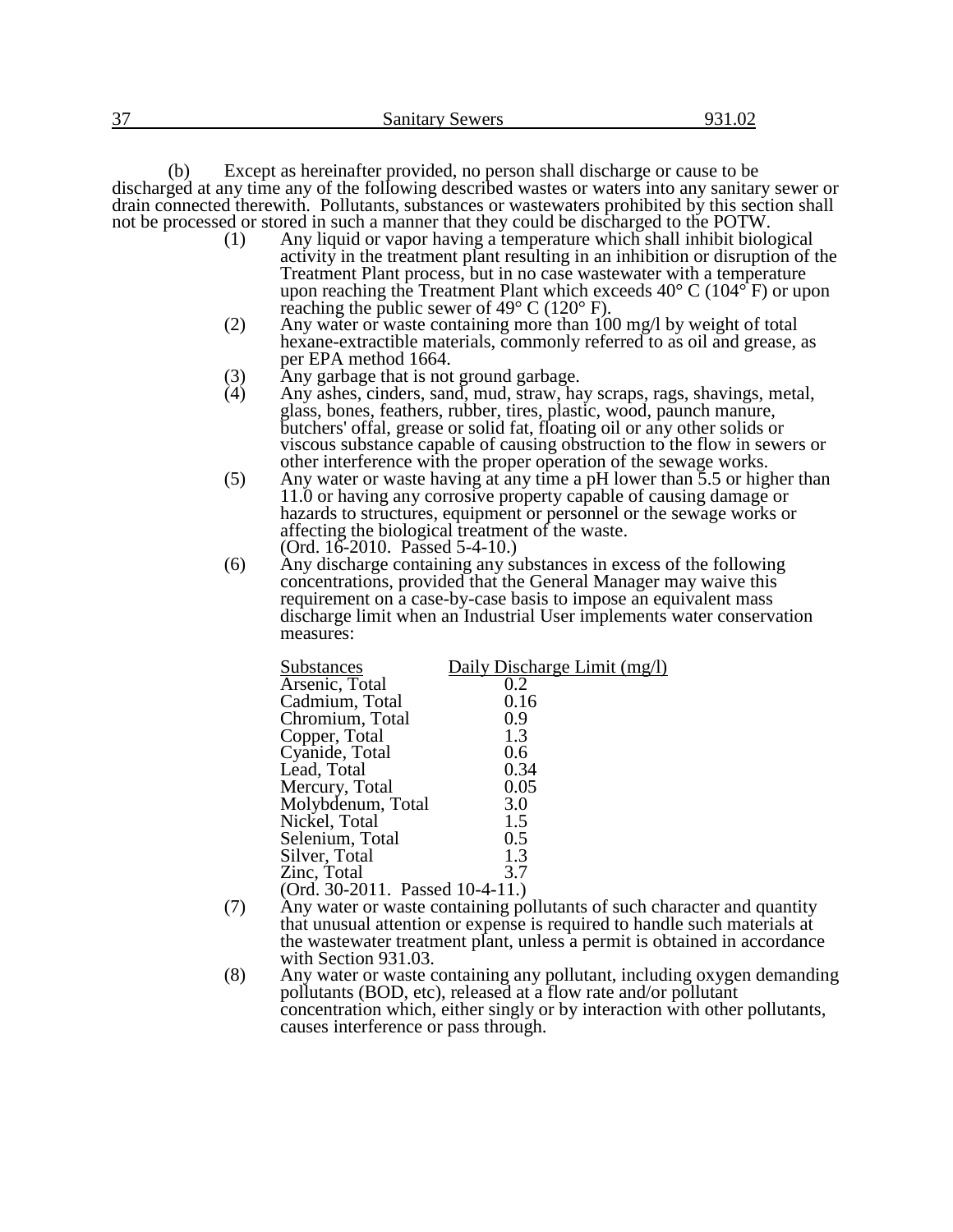- (9) Any toxic radioactive isotopes, without special permit. Biomedical waste disposal in accordance with 10 CFR Part 20 "Standards for Protection Against Radiation" is permitted.
- (10) Any substance which may form a deposit tending to cause a stoppage or injure, in any way, the sewage works.
- (11) Any tar or by-products from any gas works or similar establishment.<br>(12) Any infectious waste, which is defined as any substance which consi
- Any infectious waste, which is defined as any substance which consists of or is contaminated by pathogens or other etiologic agents, and which has not been sterilized, neutralized, or otherwise rendered harmless. Infectious waste includes, but is not limited to: contaminated blood, blood products or other bodily fluids (excepting excreta discharged by normal bodily functions); wastes, including excreta, from patient isolation areas; laboratory samples or test materials; animal wastes and bedding; body parts; pathology and autopsy wastes; and glassware, hypodermic needles, surgical instruments and other sharps.
- (13) Any water or waste by any person having any average daily discharge to the sewage works of more than 5,000 gallons per day with a daily average concentration of more than 3,000 mg/l of BOD.
- (14) Pollutants which create a fire or explosion hazard in the POTW, including, but not limited to, wastestreams with a closed cup flashpoint of less than 140 degrees Fahrenheit or 60 degrees Celsius using the test methods specified in 40 CFR 261.21.
- (15) Petroleum oil, nonbiodegradable cutting oil, or products of mineral oil origin in amounts that will cause interference or pass through.
- (16) Pollutants which result in the presence of toxic gases, vapors or fumes within the POTW in a quantity that may cause acute worker health and safety problems.
- (17) Any trucked or hauled pollutants, except at discharge points designated in writing by the General Manager of the POTW.
- (18) Noxious or malodorous liquids, gases, solids, or other wastewater which, either singly or by interaction with other wastes, are sufficient to create a public nuisance or a hazard to life, or prevent entry into the sewers for maintenance or repair.
- (19) Wastewater that imparts color that cannot be removed by the POTW treatment process, such as, but not limited to, dye wastes and vegetable tanning solutions, which consequently imparts color to the treatment plant's effluent.
- (20) Sludges, screenings, or other residues from the pretreatment of industrial wastes.
- (21) Detergents, surface active agents, or other substances that might cause excessive foaming in the POTW or its effluent.

(c) The Federal Pretreatment Regulations do not allow a waiver of pretreatment standards, or local limits, for Categorical Industrial Users. The City of York hereby incorporates by reference all federal Categorical Pretreatment Standards at 40 CFR Chapter I, Subchapter N, as if they were fully set forth herein, and such standards shall be the standards applied under this article to the appropriate classes of industrial User.<br>(1) Where a categorical pretreati

Where a categorical pretreatment standard is expressed only in terms of either the mass or the concentration of a pollutant in wastewater, the General Manager may impose equivalent concentration or mass limits as allowed by Federal pretreatment regulation.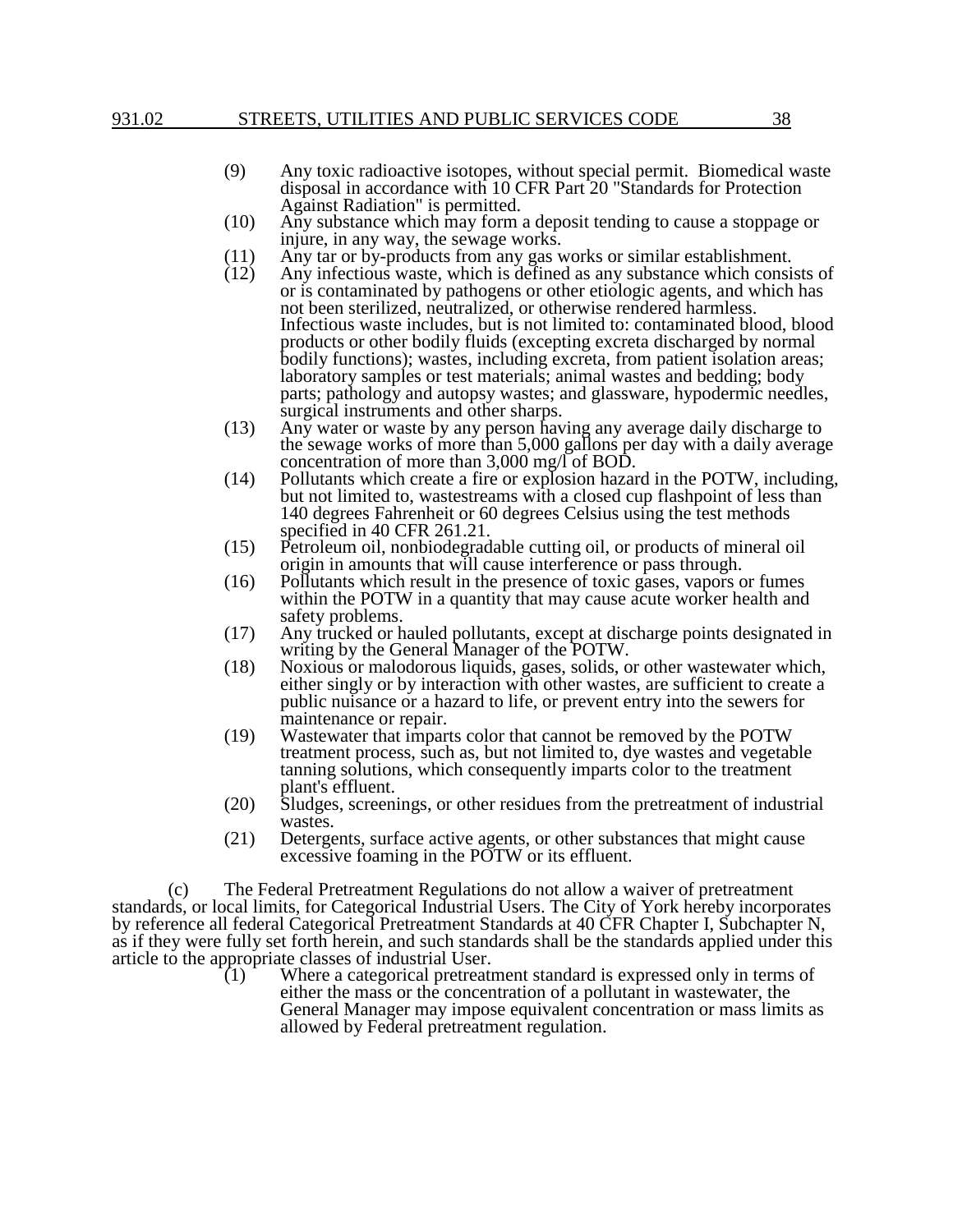- (2) When the limits in a categorical pretreatment standard are expressed only in terms of mass of pollutant per unit of production, the General Manager may convert the limits to equivalent limitations expressed either as a mass of pollutant discharged per day or effluent concentration for purposes of calculating effluent limitations applicable to individual Industrial Users.
- (3) When wastewater subject to a categorical Pretreatment Standard is mixed with wastewater not regulated by the same Standard, the General Manager shall impose an alternate limit in accordance with 40 CFR 403.6(e).
- (4) A Categorical Industrial User may obtain a net/gross adjustment to a categorical Pretreatment Standard in accordance with the requirements of 40 CFR 403.15.
- (5) When a categorical Pretreatment Standard is expressed only in terms of pollutant concentrations, an Industrial User may request that the General Manager convert the limits to equivalent mass limits. The determination to convert concentration limits to mass limits is within the discretion of the General Manager. The General Manager may establish equivalent mass limits only if the Industrial User meets all of the requirements of 40 CFR  $403.6(c)(5)(i)(A)$  through 40 CFR  $403.6(c)(5)(i)E$ .
- (6) The General Manager may, at his discretion, convert the mass limits of the categorical pretreatment standards of 40 CFR Part 414, 419 and 455, and other parts as EPA may amend from time to time, to concentration limits for the purposes of calculating limitations applicable to individual industrial users. The industrial user shall meet the requirements of 40 CFR 403.6(d) regarding dilution and 40 CFR 403.17 regarding bypass, and, for those industrial users that mix process effluent prior to treatment with wastewater other than those generated by the regulated process, shall provide information regarding the pollutant concentrations and wastestream flows at the sample point.
- (7) Once included in its permit, the Industrial User must comply with the equivalent limitations developed in this Section in lieu of the promulgated categorical Standards from which the equivalent limitations were derived.
- (8) Many categorical Pretreatment Standards specify one limit for calculating maximum daily discharge limitations and a second limit for calculating maximum monthly average, or 4-day average, limitations. Where such standards are being applied, the same production or flow figure shall be used in calculating both the average and the maximum equivalent limitations.
- (9) Any Industrial User operating under a permit incorporating equivalent mass or concentration limits calculated from a production-based Standard shall notify the General Manager within two (2) business days after the User has a reasonable basis to know that the production level will significantly change within the next calendar month. Any User not notifying the General Manager of such anticipated change will be required to meet the mass or concentration limits in its permit that were based on the original estimate of the long term average production rate.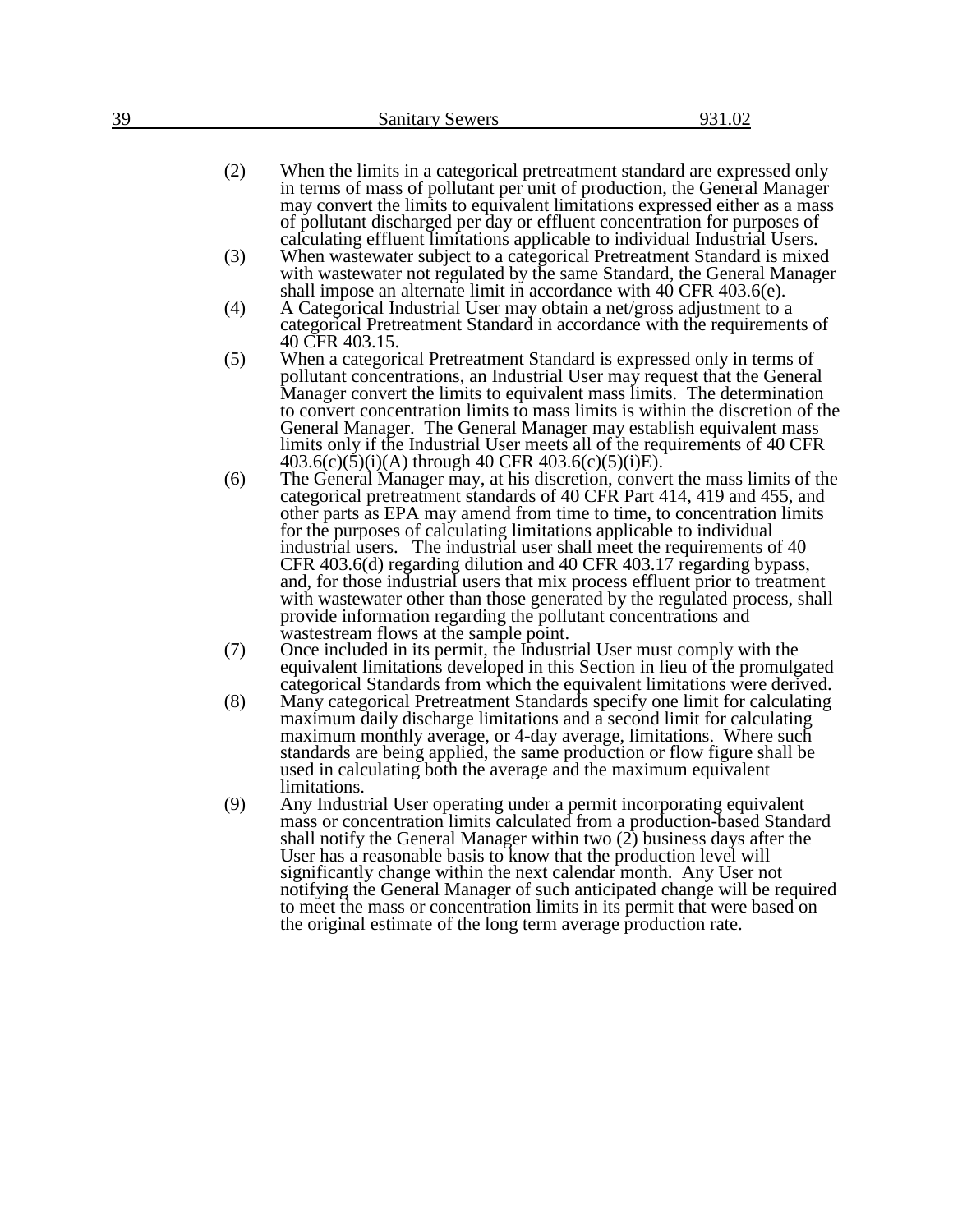(10) The General Manager may impose mass limitations in addition to concentration limitations. The General Manager may approve accepting discharges from a permitted Industrial User that are of unusual strength or character based on water conservation or other resource conservation measures employed by the Industrial User. Mass limitations may be determined where allowed by Federal and local regulations, such as converting concentrations to mass, allocating maximum allowable headworks loadings or any other method deemed appropriate.

(d) The General Manager may develop Best Management Practices (BMPs) in individual wastewater discharge permits to implement local limits, the requirements of Section 931.02(b) and 40 CFR 403.5( $\tilde{a}$ )(1) and (b), and certain established categorical pretreatment standards and effluent limits. (Ord. 16-2010. Passed 5-4-10.)

931.03 INDUSTRIAL WASTES.

(a) Treatment of Industrial Wastes. This article sets forth uniform requirements for Users of the Publicly Owned Treatment Works and enables the POTW to comply with all applicable State and Federal laws, including the Clean Water Act (33 United States Code [U.S.C.] section 1251 et seq.) and Federal pretreatment standards and requirements (Title 40 of the Code of Federal Regulations [CFR] chapter I, subchapter N). The economy and desirability of the combined treatment of industrial wastes and sanitary sewage is recognized. However, not all types and quantities of industrial wastes can be so treated. Hence it shall be the established policy of the City of York to admit those types and quantities of industrial wastes that are not harmful or damaging to the structures, processes or operation of the sewage works or are not specifically prohibited by this article. It is also recognized that to provide this service, additional facilities are required, the cost of which shall be borne by those persons receiving benefits. Additionally, the City of York and industry shall comply with federal pretreatment regulations. To correctly evaluate such users or potential users, all facilities that would otherwise be subject to categorical pretreatment regulations must submit a complete wastewater permit application at least ninety (90) days before the commencement of operations, regardless if the facility intends to discharge wastewater or not. Each user must notify the General Manager of any significant changes to the User's operations or system that might alter the nature, quality or volume of its wastewater at least thirty (30) days before the anticipated change.

(b) Approval Required for Industrial Wastes. In order to control the admission of industrial waste, the discharge into any sanitary sewer of any industrial waste having the following characteristics shall be prohibited unless an industrial wastewater discharge permit is obtained:

- (1) A daily average BOD concentration greater than 300 mg/l; or
- $(2)$  A daily average suspended solids concentration greater than 350 mg/l; or An average daily flow greater than twenty-five thousand gallons per day
- An average daily flow greater than twenty-five thousand gallons per day of process wastewater; or
- (4) Any toxic pollutant that is found in concentrations greater than found in domestic sewage; or
- (5) Any wastes which are considered by the General Manager to offer possibilities of harm to structures, processes, or operation of the sewage works or to have significant impact, either singly or in combination with other contributing industries, on the treatment process, the quality of sludge, the system's effluent quality or air emissions generated by the system;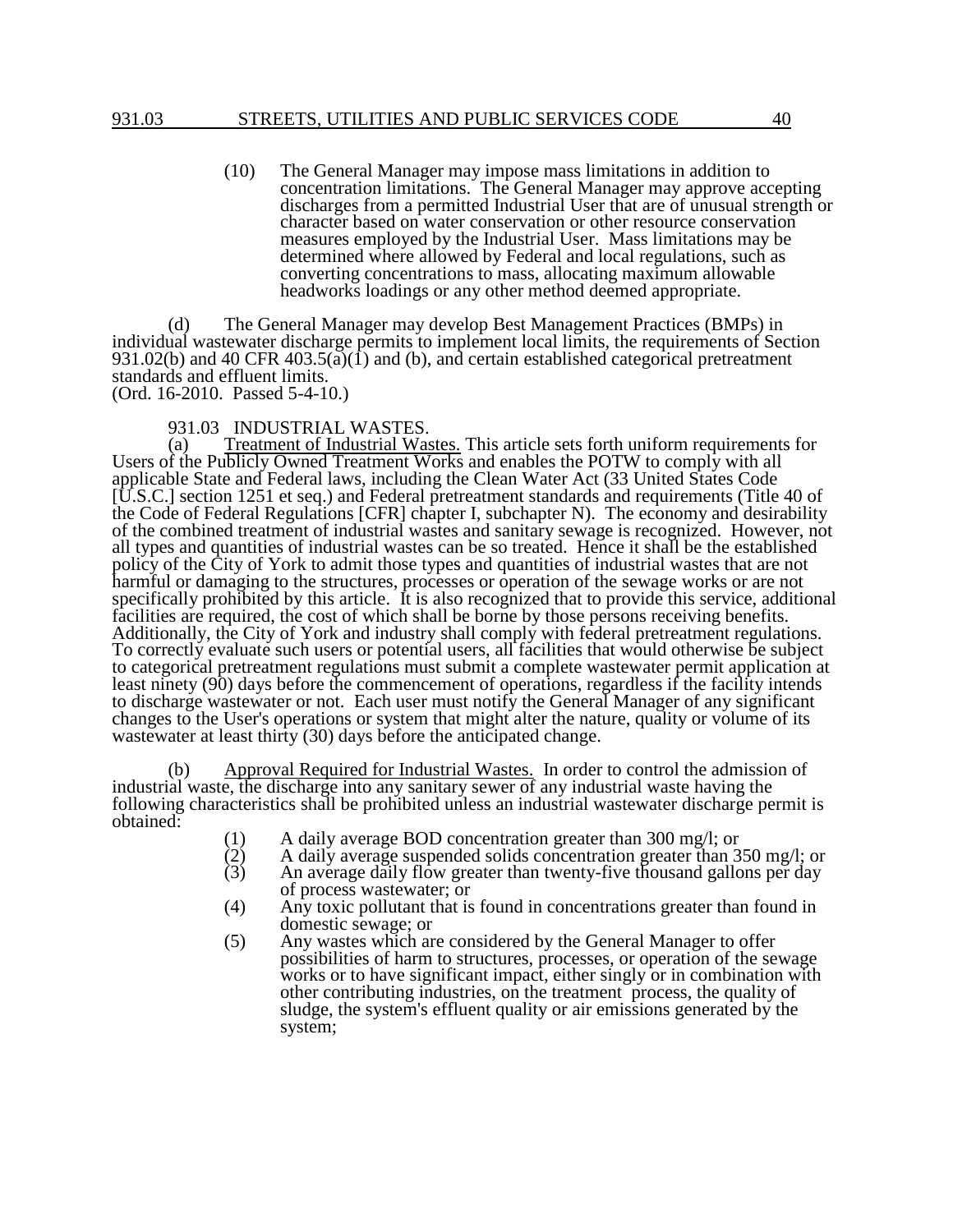Industries defined as Significant Industrial Users shall be permitted and/or regulated in accordance with the Federal pretreatment requirements of 40 CFR chapter I, subchapter N. Permits shall be granted by the City of York upon the review and approval of the General Manager. The City of York reserves the right to deny new or existing contributions to the system if, because of the volume or characteristics, such wastes are determined by the City of York to be detrimental to the operation of the sewage works or have the potential to cause or contribute to the violation of any laws, regulations, orders or permit conditions applicable to the City of York or the York City Sewer Authority.

(c) Survey Data Required. All persons who are now discharging, or are planning to discharge, industrial wastes into any sanitary sewer shall upon the request of the General Manager or his designee, complete and file with the General Manager, a permit application which furnishes pertinent data, inclusive of quantity of flow and analysis of the industrial wastes discharged, as set forth in subsection (l) hereof. Any person desiring to make a new connection, a new discharge, or a significant change in the volume, nature, or rate of a discharge, shall complete and file with the General Manager a permit application which furnishes pertinent or predicted data inclusive of quantity of flow and an analysis of the industrial waste to be discharged into the sewage works as set forth in subsection (1) hereof. Such permit application shall be submitted at least one hundred twenty (120) days before the expected or change in discharge is to occur.

- (d) Industrial Wastewater Discharge Permit Application.<br>
(1) In order to receive a permit to discharge waste
	- In order to receive a permit to discharge wastes requiring approval under subsection (b), a completed permit application shall be filed with the General Manager. Information required for industrial users includes, but is not limited to:<br>A. Identifyin
		- Identifying and contact information, including the facility name, address, and name of operator and owner.
		- B. Operation information including a description of activities, facilities and plant production processes, production rates for the types of products and/or processes, number of employees, and hours of operation. A schematic process diagram, facility site plans, floor plans, mechanical plans and plumbing plans may be required.
		- C. A list of any state, federal or local environmental control permits held by or for the facility.
		- D. The type and amount of raw materials and chemicals used or stored at the facility and the types and quantities of wastes generated.
		- E. The time and duration of discharges from all processes, and the location(s) for monitoring all wastes, including, process flow measurements and wastewater flow measurement, and incoming water flow measurement and records.
		- F. Results of wastewater sampling and analysis that identifies the nature and concentration (or mass) of pollutants.
		- G. A baseline monitoring report if the Industrial User is subject to Categorical Standards and a description of any Best Management Practices that will be utilized.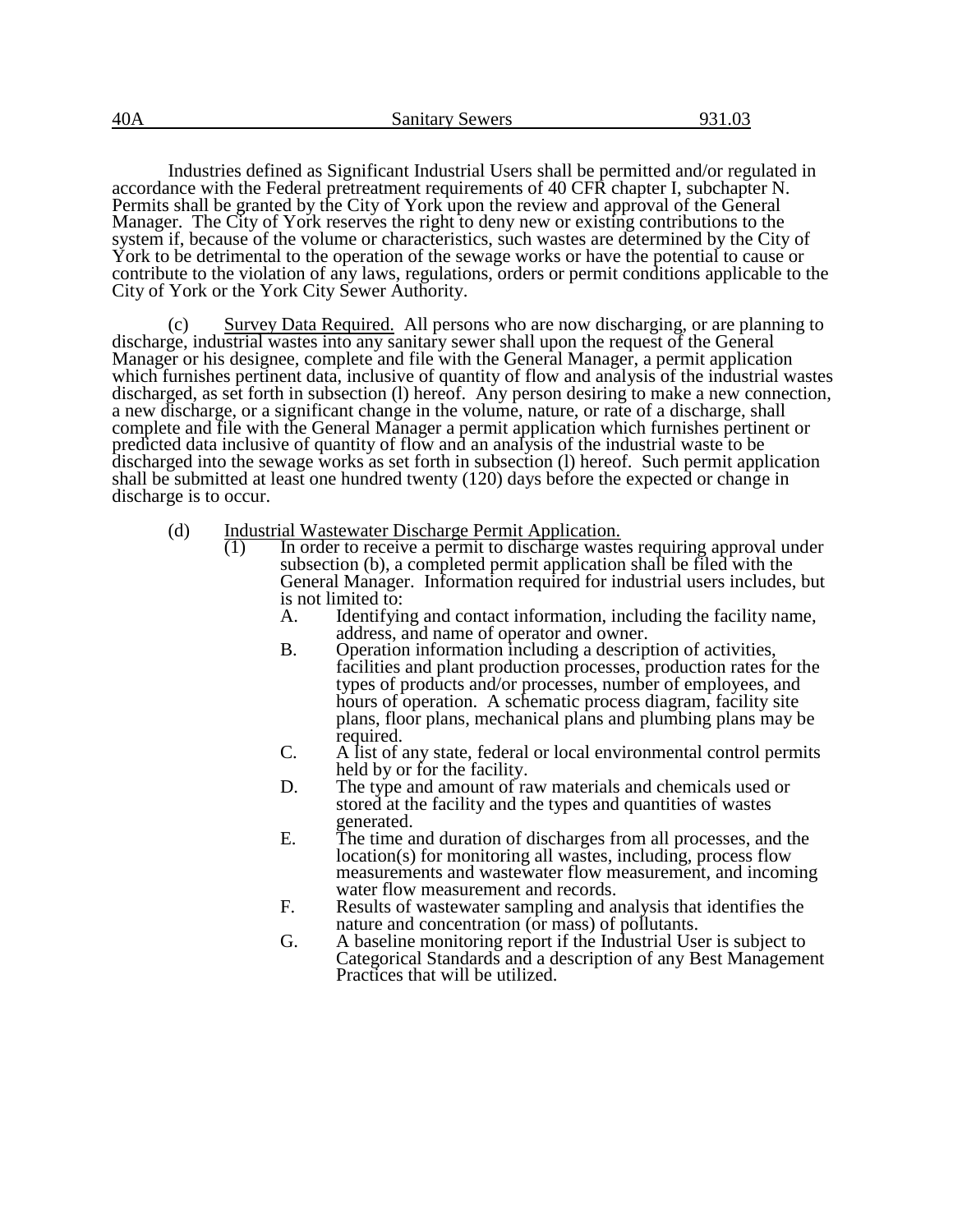- (2) Any person discharging industrial wastes into any sanitary sewer at the time of passage of this article and requiring a permit shall apply within ninety days after the effective date of this article. All such persons are considered to have a valid permit until such time as the City shall act upon the permit application. It shall be the duty of the industrial and commercial user to maintain operations in compliance with federal, state and local regulations.
- (3) The applicant shall submit to the General Manager with the permit application a nonrefundable permit application fee made payable to the City of York. Such fee shall be assessed in accordance with a schedule established by Resolution of the Council of the City of York. (Note: Fee set at \$300 as established by Resolution No. 64 of 2010)
- (4) No permit shall be granted to any person unless he agrees to indemnify and to save the City of York, its officers, employees and agents harmless from any and all claims, costs, damages and liabilities which may accrue or be claimed to accrue by reason of the permitted waste disposal activity. An indemnification and release shall be part of the permit application.

(e) Permit Conditions and Contents. Industrial wastewater discharge permits shall be expressly subject to all provisions of this article and all other applicable state, federal and local regulations, and user charges and fees established by the City of York. Where federal pretreatment regulations impose additional requirements or more stringent limits than those stated in the permit, these requirements and limits become part of the permit whether or not they are stated in the permit. The City of York reserves the right to establish by ordinance or wastewater discharge permit, more stringent standards or requirements on discharges to the POTW consistent with the purpose of this article. Permits may contain, but are not limited to, the following:

- (1) Limits on the average and maximum wastewater constituents and characteristics, including Best Management Practices;
- (2) Limits on average and maximum rate and time of discharge or requirements for flow regulation and equalization;
- (3) Requirements for the installation and maintenance of inspection and sampling facilities and equipment, including flow measurement and other devices, and the calibration of such devices;
- (4) Specifications for self-monitoring programs that may include sampling locations, frequency of sampling, number, types and standards for tests and reporting schedule;
- (5) Compliance schedules;<br>(6) Requirements for subm
- Requirements for submission of compliance reports, self-monitoring reports and technical reports or discharge reports;
- (7) Requirements for maintaining and retaining records relating to wastewater discharge for a period of not less than 3 years, including records documenting Best Management Practices compliance, and affording the City of York access thereto;
- (8) Requirements for notification to the City of York of any new introduction of industrial wastes, potential problems or slug discharges, or substantial change in the volume or character of the industrial wastes being introduced into any sanitary sewer;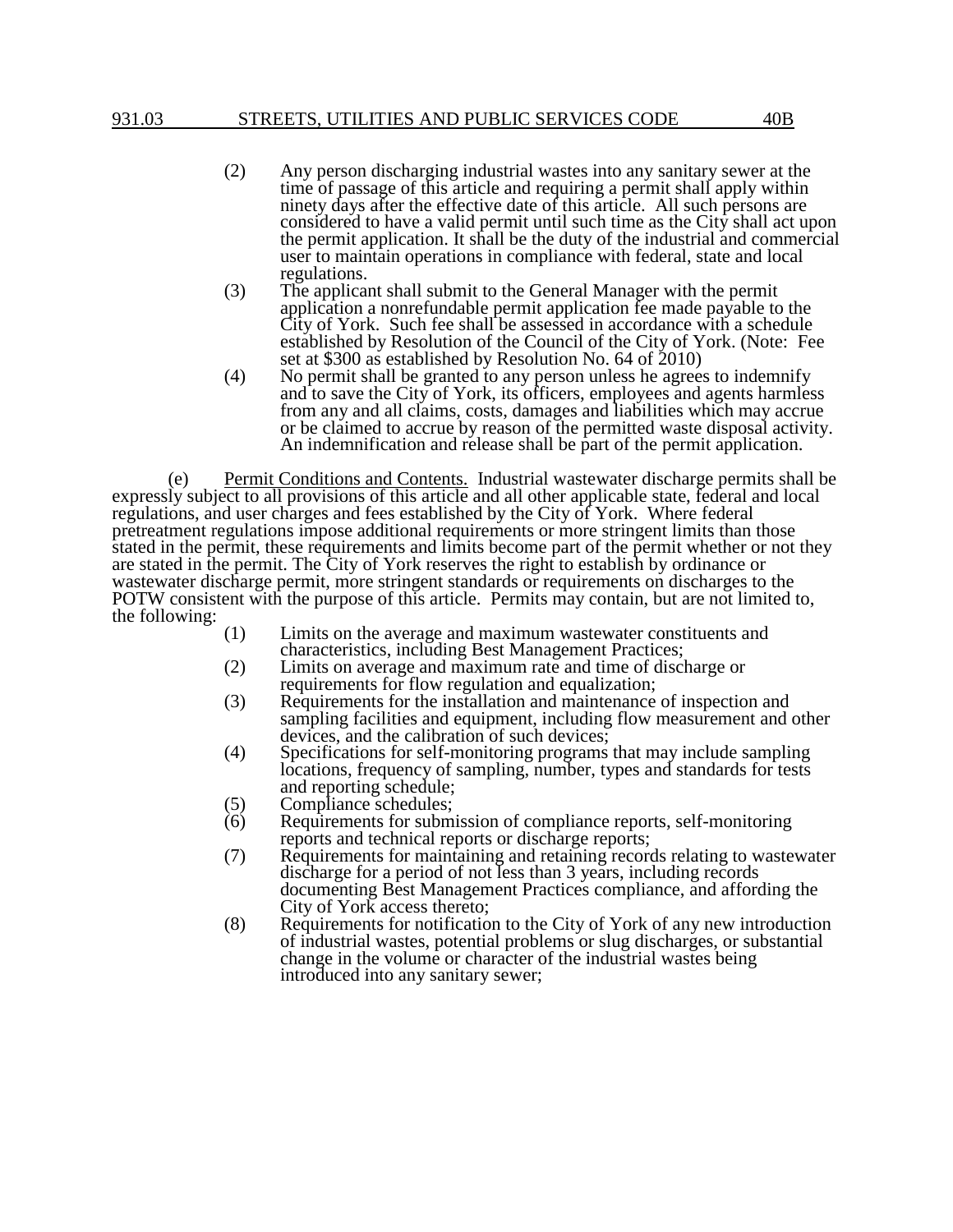| 40C                                                                                                                                                                                      |                                                                                 | <b>Sanitary Sewers</b>                                                                                                                                                                                                                                                                                             | 931.03 |  |  |  |
|------------------------------------------------------------------------------------------------------------------------------------------------------------------------------------------|---------------------------------------------------------------------------------|--------------------------------------------------------------------------------------------------------------------------------------------------------------------------------------------------------------------------------------------------------------------------------------------------------------------|--------|--|--|--|
|                                                                                                                                                                                          |                                                                                 |                                                                                                                                                                                                                                                                                                                    |        |  |  |  |
|                                                                                                                                                                                          | (9)                                                                             | Requirements for submission of spill prevention plans, slug discharge<br>control plans and/or requirements to control slug discharges, and<br>implementation of Best Management Practices (BMPs) necessary to<br>adequately prevent accidental, unanticipated or non-routine discharges.                           |        |  |  |  |
|                                                                                                                                                                                          | (10)                                                                            | Requirements for installation of means to prevent spills of hazardous<br>materials, untreated waste, raw materials, intermediates or product into the<br>sewage works;                                                                                                                                             |        |  |  |  |
|                                                                                                                                                                                          | (11)                                                                            | Requirements for the installation of pretreatment technology, pollution<br>control, or construction of appropriate containment devices, designed to<br>reduce, eliminate, or prevent the introduction of pollutants into the<br>treatment works;                                                                   |        |  |  |  |
|                                                                                                                                                                                          | (12)                                                                            | Requirements for the development and implementation of waste<br>minimization plans to reduce the amount of pollutants discharged to the<br>POTW;                                                                                                                                                                   |        |  |  |  |
|                                                                                                                                                                                          | (13)                                                                            | Other conditions as deemed appropriate by the City of York to ensure<br>compliance with this article, and State and Federal laws, rules and<br>regulations;                                                                                                                                                        |        |  |  |  |
|                                                                                                                                                                                          | (14)                                                                            | A statement of applicable civil and criminal penalties for violation of<br>pretreatment standards and requirements, permit and ordinance<br>requirements and any applicable compliance schedule.                                                                                                                   |        |  |  |  |
| (f)<br>Compliance with Permits.                                                                                                                                                          |                                                                                 |                                                                                                                                                                                                                                                                                                                    |        |  |  |  |
|                                                                                                                                                                                          | (1)                                                                             | Permit holders shall comply with the conditions of the permit and failure                                                                                                                                                                                                                                          |        |  |  |  |
|                                                                                                                                                                                          | (2)                                                                             | to do so constitutes a violation of this article.<br>Should a permit holder significantly change the volume of its discharge or<br>change its character for any reason, he shall immediately notify the<br>General Manager of such changes and the General Manager may require<br>an application for a new permit. |        |  |  |  |
|                                                                                                                                                                                          | (3)                                                                             | A permit may be suspended or revoked in whole or in part, or modified,<br>by the General Manager for cause including but not limited to the<br>following:                                                                                                                                                          |        |  |  |  |
|                                                                                                                                                                                          |                                                                                 | А.<br>Violation of any terms or conditions of the permit;                                                                                                                                                                                                                                                          |        |  |  |  |
|                                                                                                                                                                                          |                                                                                 | <b>B.</b><br>Obtaining the permit by misrepresentation or failure to disclose                                                                                                                                                                                                                                      |        |  |  |  |
|                                                                                                                                                                                          |                                                                                 | fully all relevant facts;<br>C.<br>A change in any condition, including but not limited to changes in                                                                                                                                                                                                              |        |  |  |  |
|                                                                                                                                                                                          |                                                                                 | state or federal regulations or changes in the treatment process that<br>require either a temporary or permanent reduction or elimination of<br>the permitted discharge.                                                                                                                                           |        |  |  |  |
|                                                                                                                                                                                          | (4)                                                                             | All categorical industrial users are required to be regulated in accordance<br>with Federal pretreatment regulations.                                                                                                                                                                                              |        |  |  |  |
| (g)                                                                                                                                                                                      | Permit Duration and Evaluation. An industrial wastewater discharge permit shall |                                                                                                                                                                                                                                                                                                                    |        |  |  |  |
| be issued for a specified time period not to exceed three years from the effective date of the                                                                                           |                                                                                 |                                                                                                                                                                                                                                                                                                                    |        |  |  |  |
| permit. A wastewater discharge permit may be issued for a period less than three years at the<br>discretion of the General Manager. A permit holder shall apply for permit reissuance by |                                                                                 |                                                                                                                                                                                                                                                                                                                    |        |  |  |  |
| submitting a complete permit application a minimum of one hundred twenty (120) days prior to                                                                                             |                                                                                 |                                                                                                                                                                                                                                                                                                                    |        |  |  |  |
| the expiration of the existing permit. The General Manager will evaluate the data furnished by                                                                                           |                                                                                 |                                                                                                                                                                                                                                                                                                                    |        |  |  |  |

the User and may require additional information. The terms and conditions of the permit may be subject to modification by the City of York during the term of the permit should changes in federal pretreatment regulations occur, changes at the facility occur, or other just cause exists.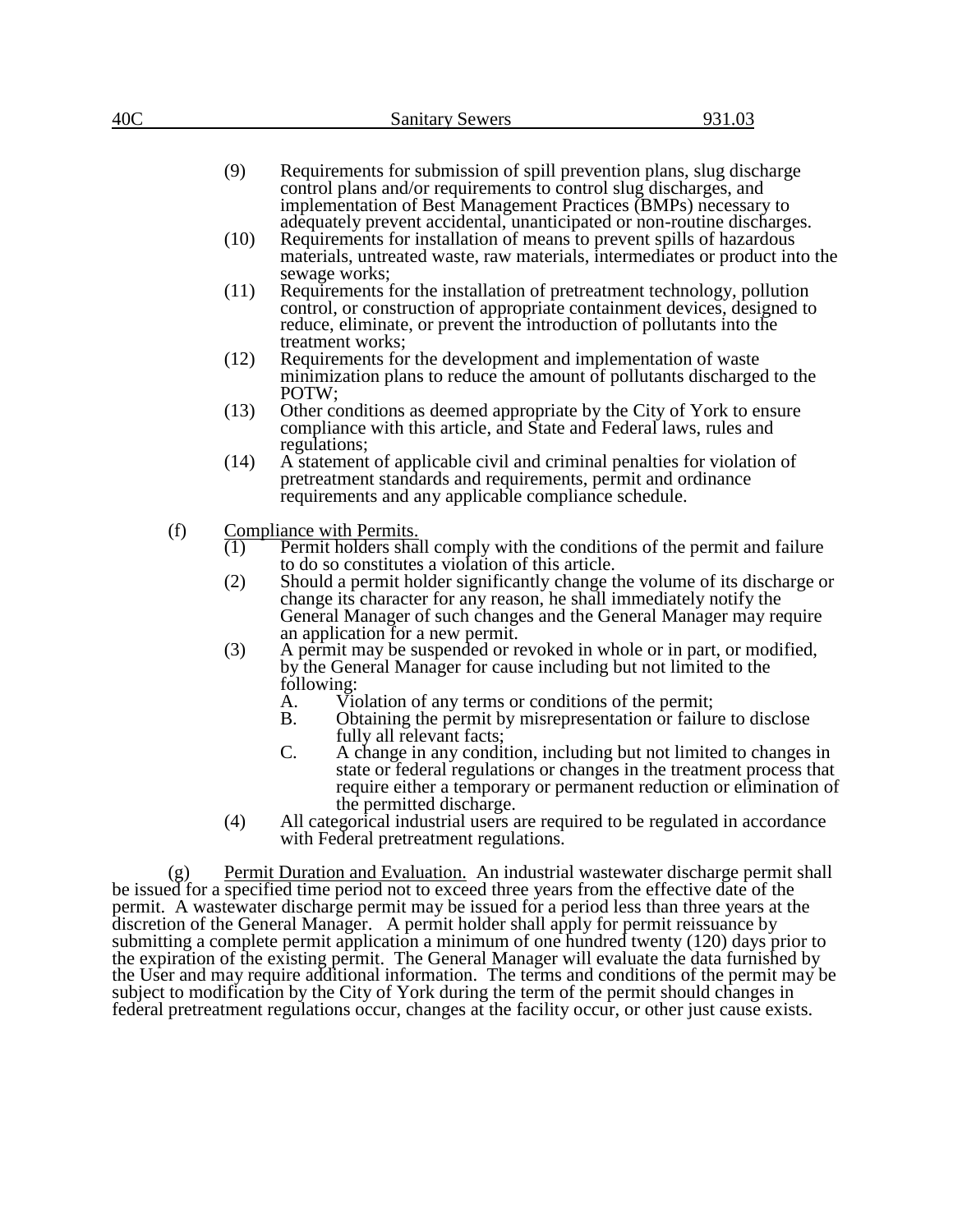Any changes or new conditions in the permit shall include a reasonable time schedule for compliance. The General Manager may deny any application for a wastewater discharge permit. All wastewater discharge permits issued to a User are void upon the issuance of a new wastewater discharge permit to that User. Wastewater discharge permits shall be void upon cessation of operations.

(h) Permit Issuance Procedures. A permit shall be issued with a minimum thirty (30) day comment period between the issuance date and effective date. The permit holder may submit written comments on the permit conditions during the comment period for review and response by the General Manager. The permit may be modified by the General Manager in response to comments. Upon the expiration of the comment period, on the effective date of the permit, the permit shall become effective, subject to the right of appeal as set forth in Section 931.17.

(i) Permit Transfer. Industrial wastewater discharge permits are issued to a specific person for a specific operation. A wastewater discharge permit shall not be reassigned, transferred, sold, applied to different premises or a new or changed operation without the written approval of the General Manager.

(j) Pretreatment. All persons using the sewage works shall provide wastewater treatment as required to comply with this article and with all federal pretreatment standards, requirements and prohibitions within the time limitations specified by federal regulation or other limits that may from time to time be set by regulatory agencies.

- (1) Any facilities necessary for compliance shall be provided, operated, and maintained at the User's expense. Detailed plans describing such facilities and operating procedures shall be submitted to the General Manager before such facilities are constructed. The submission of such plans and operating procedures shall in no way relieve the User from the responsibility of modifying such facilities as necessary to produce a discharge acceptable to the POTW under the provisions of this article.
- (2) Whenever deemed necessary, the General Manager may require Users to restrict their discharge during peak flow periods, designate that certain wastewater be discharged only into specific sewers, relocate and/or consolidate points of discharge, separate sewage wastestreams from industrial wastestreams, and such other conditions as may be necessary to protect the POTW and determine the User's compliance with the requirements of this article.
- (3) The General Manager may require any person discharging into the POTW to install and maintain, on their property and at their expense, a suitable storage and flow control facility to ensure equalization of flow. An individual wastewater discharge permit may be issued solely for flow equalization.
- (4) Users with the potential to discharge substances harmful to the POTW, which includes the sewer system, (i.e., flammable substances, corrosive substances) may be required to install and maintain detection meters or monitoring devices.

(k) Certification of Reports. Any person signing a permit application, baseline monitoring report, periodic self-monitoring report, questionnaire, compliance schedule, BMP submission or documentation, final compliance report, periodic compliance report, and any other required report shall make the following certification and be signed in accordance with the signatory requirements of Section 931.03(r):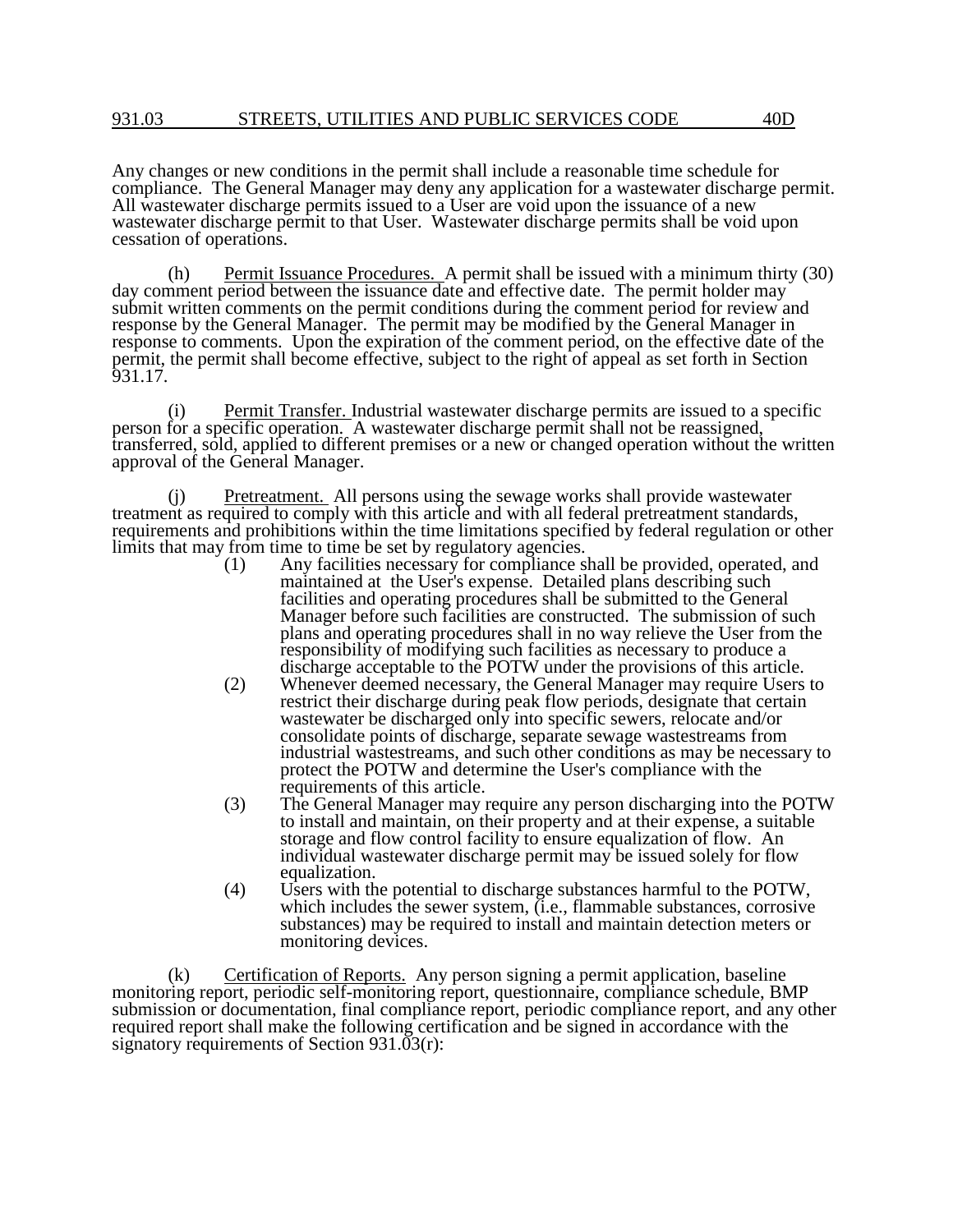"I certify under penalty of law that this document and all attachments were prepared under my direction or supervision in accordance with a system designed to assure that qualified personnel properly gather and evaluate the information submitted. Based on my inquiry of the person or persons who manage the system, or those persons directly responsible for gathering the information, the information submitted is, to the best of my knowledge and belief, true, accurate, and complete. I am aware that there are significant penalties for submitting false information, including the possibility of fine and imprisonment for knowing violations."

A facility determined to be a Non-significant Categorical Industrial User by the General Manager must annually submit the federally required certification statement regarding Nonsignificant Categorical Industrial Users and be signed in accordance with the signatory requirements of Section 931.03(r).

(l) Sampling and Analysis. The holder of an industrial wastewater discharge permit shall furnish the General Manager with written and signed reports of sample analysis at a frequency specified in the industrial wastewater discharge permit. Data used to satisfy reporting requirements must be based on samples collected during the reporting period and must be representative of conditions during the reporting period.

- (1) If a User monitors any regulated pollutant at the appropriate sampling location more frequently than required by the General Manager, the results of the monitoring shall be submitted to the City of York.
- (2) Samples to be used for surcharge purposes shall be composite samples and be representative of the discharge from the facility. Grab samples may be used for surcharge purposes where the physical set-up of the facility so dictates or wastewater is collected over a period of time and is discharged as a daily basis or less frequent batch basis. Grab samples that may represent an unusual discharge from the facility may be used for surcharge purposes for the period of time and volume such discharges occurred.
- (3) Wastewater monitoring and flow measurement facilities shall be properly operated, kept clean, and maintained in good working order at all times. The failure of a User to keep its monitoring facility in good working order shall not be grounds for the User to claim that sample results are unrepresentative of its discharge.
- (4) Samples shall be collected, preserved and analyzed promptly, in accordance with 40 CFR Part 136 to insure accurate results. If 40 CFR Part 136 does not contain sampling or analytical techniques for the pollutant in question, or where the EPA determines that the Part 136 sampling and analytical techniques are inappropriate for the pollutant in question, sampling and analyses shall be performed by using validated analytical methods approved by the EPA. Pennsylvania laboratories or facilities that test or analyze environmental samples to demonstrate compliance with an industrial wastewater discharge permit, this article or pretreatment standard shall be in compliance with the laboratory accreditation requirements of Act 90 of 2002 (27 Pa. C.S. 4101-4113) or the National Environmental Laboratory Accreditation Program (NELAP), relating to environmental laboratory accreditation. Laboratories or testing facilities outside of Pennsylvania that test or analyze environmental samples to demonstrate compliance with an industrial wastewater discharge permit, this article or pretreatment standard shall be in compliance with the laboratory accreditation requirements of the National Environmental Laboratory Accreditation Program (NELAP), relating to environmental laboratory accreditation.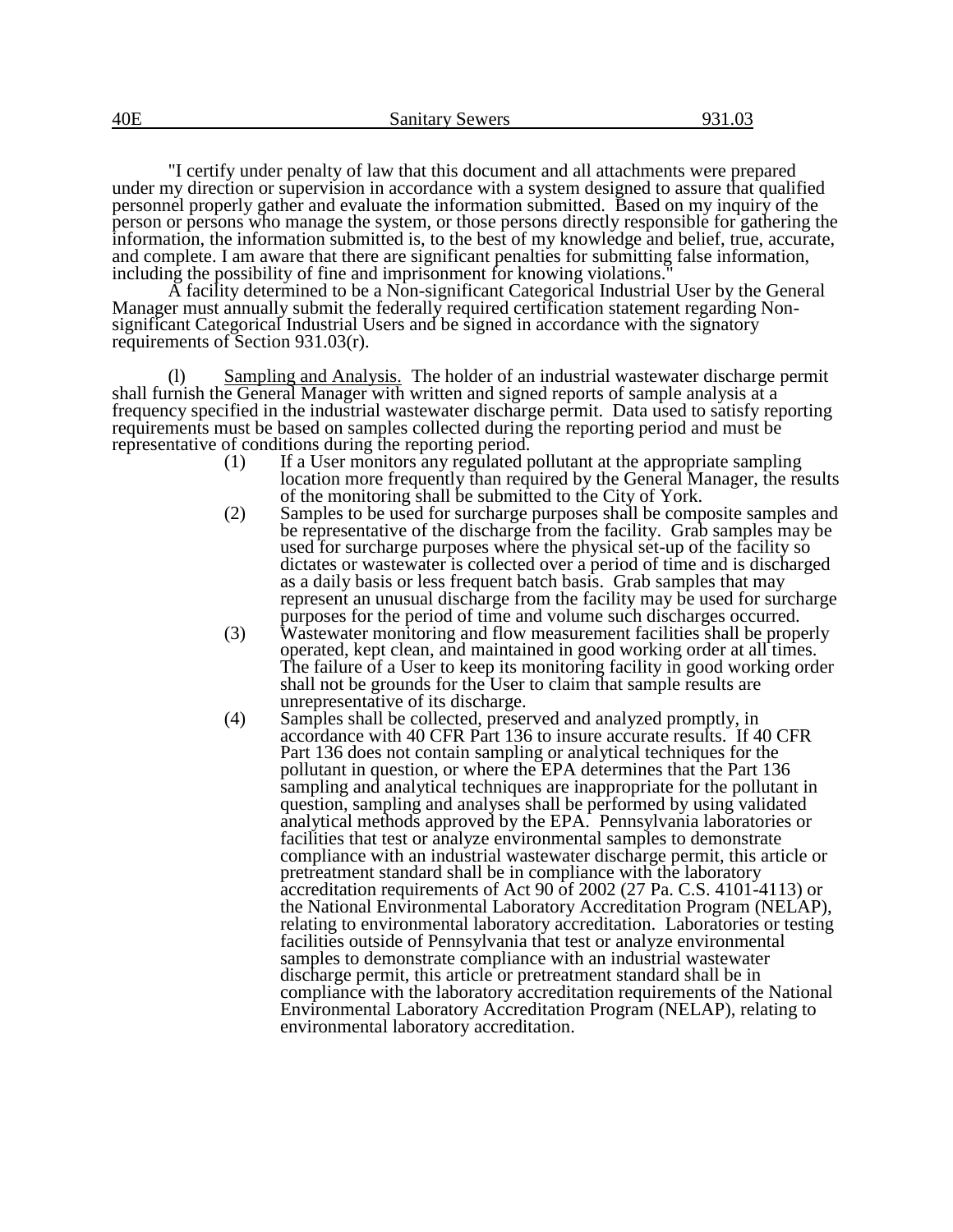- (5) City of York representatives may sample and inspect the waste by composite sample or by grab sample in order to verify the analysis being submitted by the industry. If the results obtained by the City of York differ from those obtained by the industrial user, the City of York will notify the industrial user and conduct confirmatory sampling and/or investigate the sampling, preservation, and testing methods employed.
- (6) No person shall maliciously, willfully, or negligently break, damage, destroy, uncover, deface, tamper with or prevent access to any structure, appurtenance or equipment, or other part of the POTW.
- (7) If sampling performed by a User indicates a violation, the User must notify the General Manager within twenty four (24) hours of becoming aware of the violation. The User shall also repeat the sampling and analysis and submit the results of the repeat analysis to the General Manager within thirty (30) days after becoming aware of the violation. Where the City of York has performed the sampling and analysis in lieu of the User, the City of York must perform the repeat sampling and analysis unless it notifies the User of the violation and requires the User to perform the repeat analysis. Resampling is not required if the City of York performs sampling of the User between the time when the initial sampling was conducted and the time when the User or the City of York receives the results of this sampling.

(m) Control Manhole. Any Significant Industrial User, and any other industrial user that the General Manager deems, discharging industrial wastes into any sanitary sewer shall construct and maintain at their expense a suitable control manhole, or manholes, downstream from any treatment storage, or other approved works, to facilitate observation, measurement and sampling of all wastes, including domestic sewage, from the establishment. The control manhole or manholes shall be placed at suitable locations to provide safe access and representative sampling. The control manhole shall comply with applicable construction standards and specifications in accordance with the General Manager's requirements and shall be constructed and maintained in such a manner to enable the placement of sampling equipment and to enable the General Manager to perform monitoring activities. The control manhole shall be accessible to the General Manager or his representatives at all times for sampling, and shall not be obstructed or located within secure areas such that the General Manager cannot gain unrestricted access.

(n) Slug Discharge. The person in charge of a facility shall notify the General Manager or his designated representative immediately in the case of any Upset, Slug Discharge or other Discharge of unusual strength, volume, or other characteristics, whether or not such Discharge is in violation of the Wastewater Discharge Permit. In such a case, in addition to the immediate report, the User shall submit a written report within five (5) days of the incident specifying:

- (1) Description of the upset, the cause thereof and the upset's impact on a user's compliance status.
- (2) Duration of noncompliance, including exact dates and times of noncompliance, and if the noncompliance continues, the time by which compliance is reasonably expected to occur.
- (3) All steps taken or to be taken to reduce, eliminate and prevent recurrence of such an upset or other conditions of noncompliance.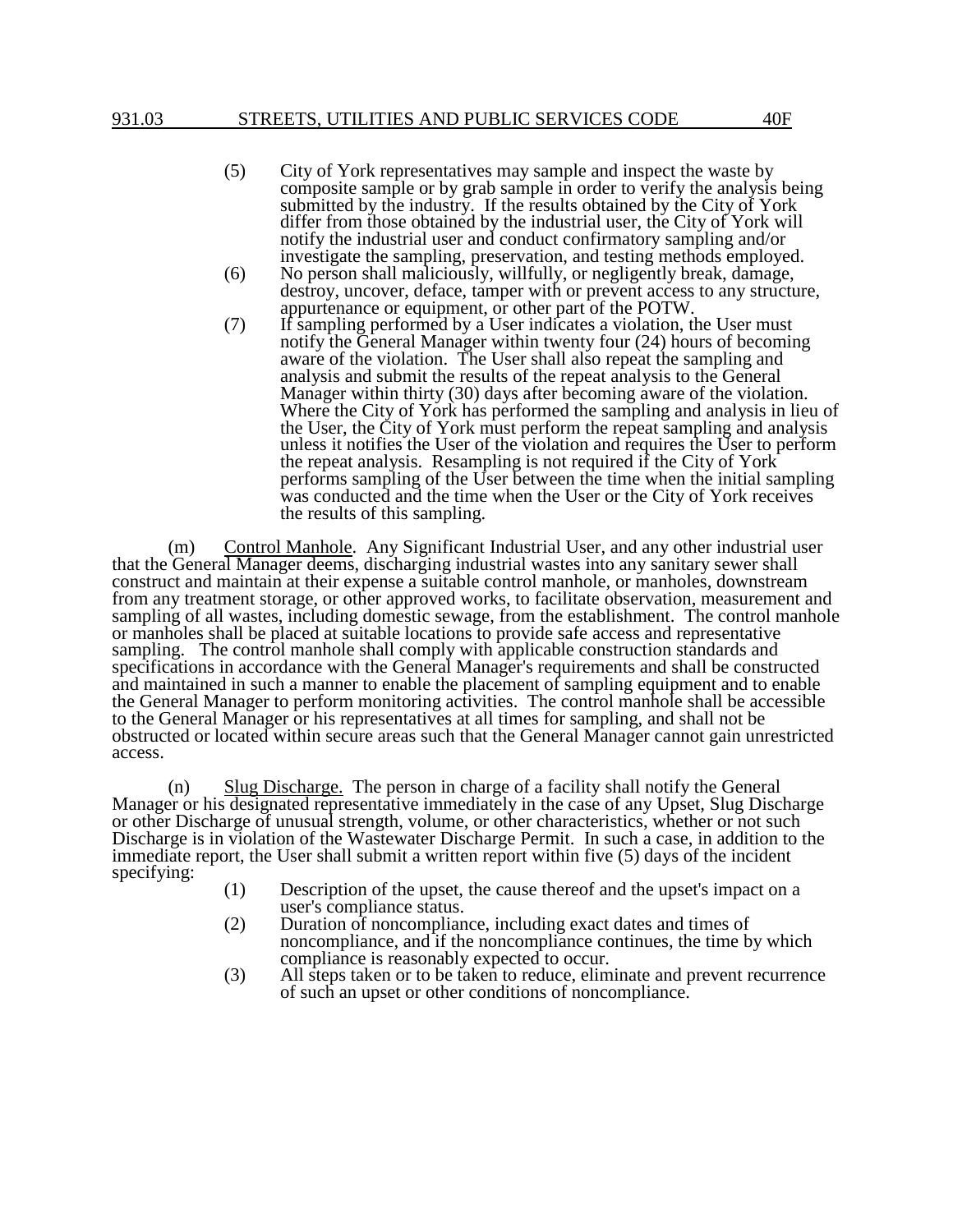Whenever changes are made at a facility that may affect the potential for a slug discharge to occur, the User shall notify the General Manager in advance, if possible, or within twenty-four (24) hours of making such changes.

(o) Slug Discharge Control Plans. The General Manager shall evaluate whether each Significant Industrial User needs a slug discharge control plan or other action to control slug discharges. Such evaluation shall occur within one year of an industrial user being identified as significant. The General Manager may require any User to develop, submit for approval, and implement such a plan or take such other action that may be necessary to control Slug Discharges. Alternatively, the General Manager may develop such a plan for any User. The POTW may choose to require a Significant Industrial User to take specific, preventative physical or procedural actions instead of requiring the development of a slug control plan. Such preventative actions and any slug control plan development requirements shall be included in the SIU's control mechanism. Any changes at a User's facility can cause the General Manager to reevaluate the need for a slug control plan. An accidental discharge/slug discharge control plan shall address, at a minimum, the following, in addition to any other items the General Manager may determine:

- (1) Description of discharge practices, including non-routine batch discharges;<br>
(2) Description of stored chemicals;<br>
(3) Procedures for immediately notifying the General Manager of any
- Description of stored chemicals;
- Procedures for immediately notifying the General Manager of any accidental or Slug Discharges, as required by Section 931.03(n); and
- (4) Procedures to prevent adverse impact from any accidental spills or Slug Discharge. Such procedures include, but are not limited to, inspection and maintenance of storage areas, handling and transfer of materials, loading and unloading operations, control of plant site runoff, worker training, building of containment structures or equipment, measures for containing toxic organic pollutants (including solvents), and/or measures and equipment for emergency response.

(p) Fees for Sampling, Analyses and Inspections. The City of York or its designated agent shall inspect properties discharging waste other than domestic wastewater into the sewage works and obtain and analyze samples therefrom to enforce provisions of this article, to comply with local, State, and Federal requirements, and to determine applicable surcharges. Fees for such services shall be assessed in accordance with a schedule established by administrative order based on costs. Fees for such services provided by independent laboratories shall be invoiced at cost.

(q) Spill Prevention Plans. Any person storing any material in excess of the Threshold Planning Quantity established by SARA III, the Emergency Planning and Community Right to Know Act, shall submit a spill prevention, control and countermeasure plan addressing the potential of an accidental discharge to the sewer system to the General Manager for review and approval. Any Industrial User storing flowable solids in bulk in excess of five hundred (500) pounds, or any liquids in excess of one hundred (100) gallons (except for water and heating oil stored for use on the premises), shall report this to the General Manager annually, including the quantity and nature of each such material, and shall develop and submit a spill prevention, control and countermeasure plan if so directed by the General Manager.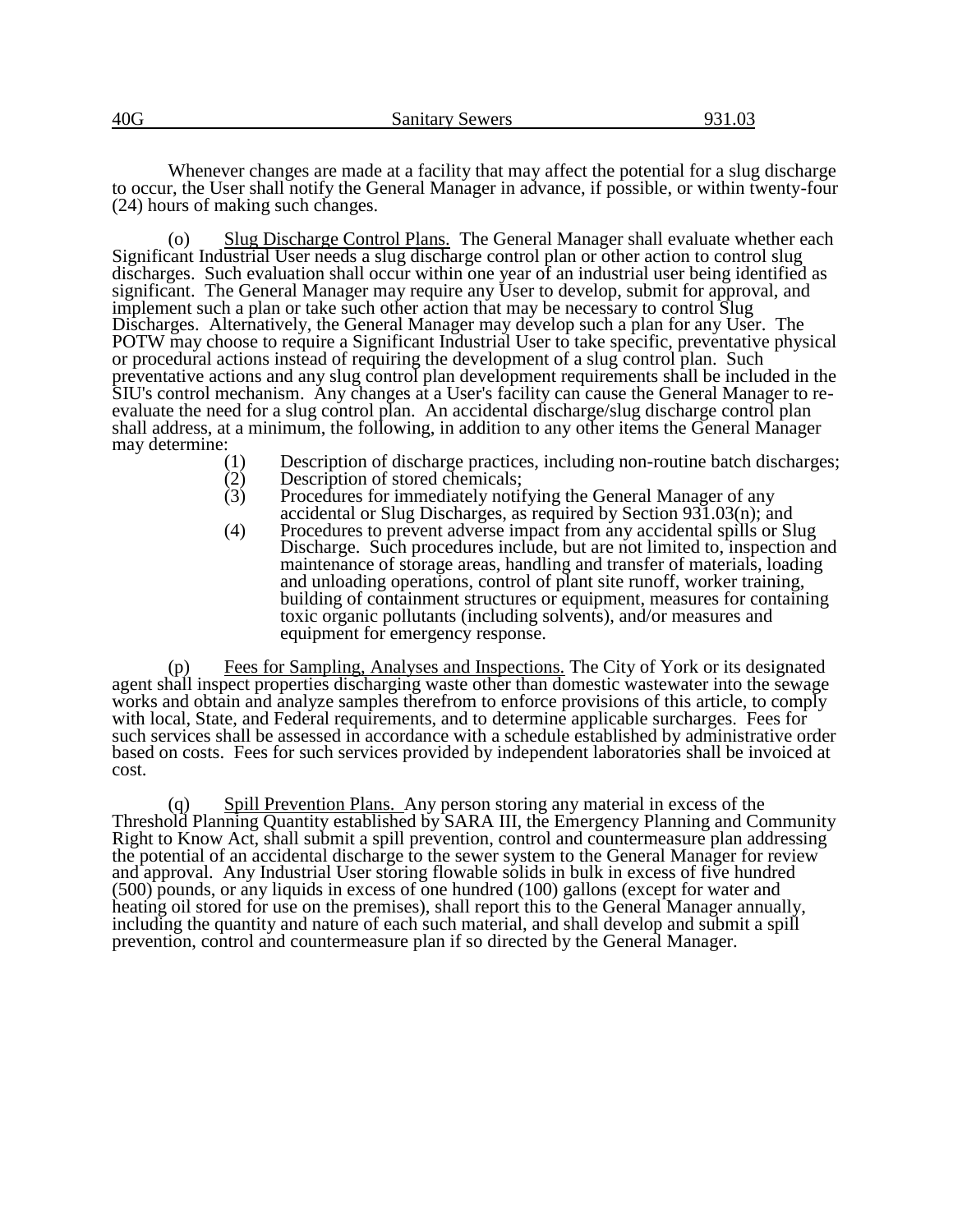(r) Signatory Requirements. Industrial user reports and submissions requiring signature and certification, which include, but are not limited to, permit applications, industrial questionnaires, baseline monitoring reports, compliance schedules, BMPs, final compliance reports and periodic compliance reports, shall be signed by an authorized or duly authorized representative as follows:

- (1) By a responsible corporate officer, if the industrial user submitting the reports is a corporation. For the purpose of this paragraph a responsible corporate officer means:
	- A. A president, secretary, treasurer, or vice-president of the corporation in charge of a principal business function, or any other person who performs similar policy or decision-making functions for the corporation, or;
	- B. The manager of one or more manufacturing, production, or operating facilities, provided, the manager is authorized to make management decisions which govern the operation of the regulated facility including having the explicit or implicit duty of making major capital investment recommendations, and initiate and direct other comprehensive measures to assure long-term environmental compliance with environmental laws and regulations; can ensure that the necessary systems are established or actions taken to gather complete and accurate information for control mechanism requirements; and where authority to sign documents has been assigned or delegated to the manager in accordance with corporate procedures.
- (2) By a general partner or proprietor if the industrial user submitting the reports is a partnership or sole proprietorship respectively.
- (3) By a duly authorized representative of the individual designated in paragraph  $(1)$  or  $(2)$  of this subsection  $(r)$  if:<br>A The authorization is made in writing
	- The authorization is made in writing by the individual described in paragraph  $(1)$  or  $(2)$  of this subsection  $(r)$ ;
	- B. The authorization specifies either an individual or a position having responsibility for the overall operation of the facility from which the industrial discharge originates, such as the position of plant manager, operator of a well, or well field superintendent, or a position of equivalent responsibility, or having overall responsibility for environmental matters for the company; and
	- C. The written authorization is submitted to the General Manager of the POTW.
- (4) If an authorization under paragraph (3) of this subsection (r) is no longer accurate because a different individual or position has responsibility for the overall operation of the facility, or overall responsibility for environmental matters for the company, a new authorization satisfying the requirements of paragraph (3) of this subsection (r) must be submitted to the General Manager of the POTW prior to or together with any reports to be signed by an authorized representative.

(s) Hauled Wastewater. The General Manager may prohibit or accept the disposal of hauled industrial or non-industrial wastewater to the POTW. In no case shall any Hazardous Waste as that term is defined by the Resource Conservation and Recovery Act be discharged as hauled waste.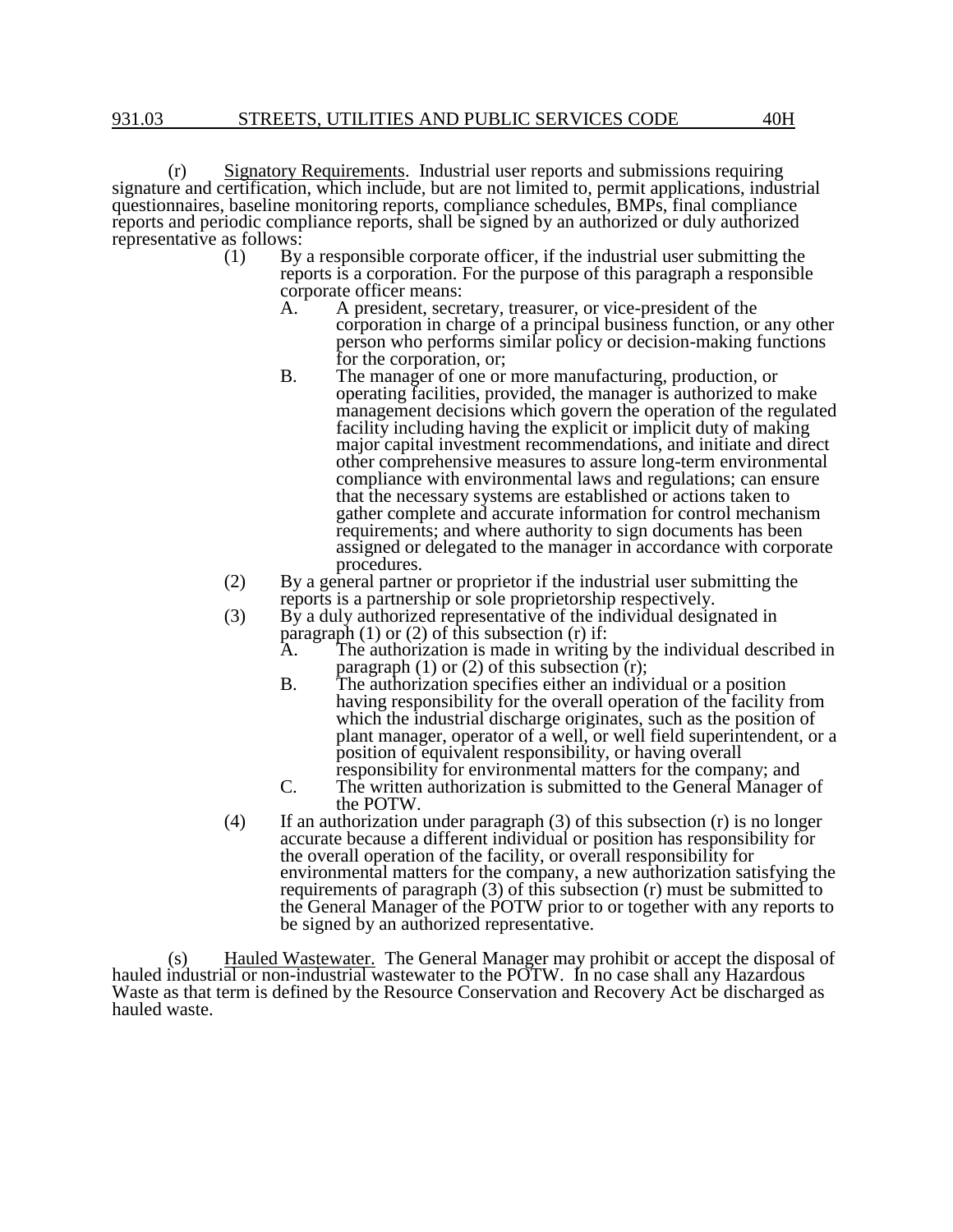- (1) Hauled or trucked wastewater may be introduced into the POTW only at locations designated by the General Manager, and at such times as are established by the General Manager. The General Manager may refuse a hauler or generator the ability to discharge a particular hauled wastewater load if it cannot be determined that the load will not violate the requirements of this article or any federal or state pretreatment or waste requirements, or cause interference, pass-through or biosolids contamination. The discharge of hauled wastewater is subject to all other requirements of this article and applicable State and Federal laws. The General Manager may develop procedures to ensure compliance with this article and state and federal requirements.
- (2) The General Manager may require the haulers and/or generators of hauled or trucked industrial or non-industrial wastewater to obtain wastewater discharge permits.
- (3) No individual load may be discharged into the POTW without the prior consent of the General Manager. The issuance of a permit to a hauler or generator does not constitute consent to discharge nor guarantee the ability to discharge any particular load. The General Manager may collect samples of each hauled load to ensure compliance with this article, any federal pretreatment standards and state and federal law. The General Manager may require the industrial wastewater hauler to provide a waste analysis of any load prior to discharge.
- (4) Industrial wastewater haulers must provide a waste-tracking form for every load. This form shall include, at a minimum, the name and address of the industrial waste hauler, permit number, truck identification, names and addresses of sources of waste, and volume and characteristics of waste. The form shall identify the type of industry, known or suspected waste constituents, and whether any wastes are RCRA hazardous wastes.

(t) Additional Measures. Whenever deemed necessary, the General Manager may require Users to restrict their discharges during peak flow periods, designate that certain wastewater be discharged only into specified sewers, relocate and/or consolidate points of discharge, separate sewage wastestreams from industrial wastestreams, and such other conditions as may be necessary to protect the POTW and/or determine the User's compliance with the requirements of this article or the User's permit.

(u) Reports from Unpermitted Users. All Industrial or Commercial Users not required to obtain a wastewater discharge permit shall provide appropriate reports to the General Manager as the General Manager may require.

Compliance Schedules. The following conditions shall apply to a compliance schedule for meeting categorical pretreatment standards under 40 CFR 403.12:

(1) The schedule shall contain progress increments in the form of dates for the commencement and completion of major events leading to the construction and operation of additional pretreatment required for the User to meet the applicable Pretreatment Standards (such events include, but are not limited to, hiring an engineer, completing preliminary and final plans, executing contracts for major components, commencing and completing construction, and beginning and conducting routine operation);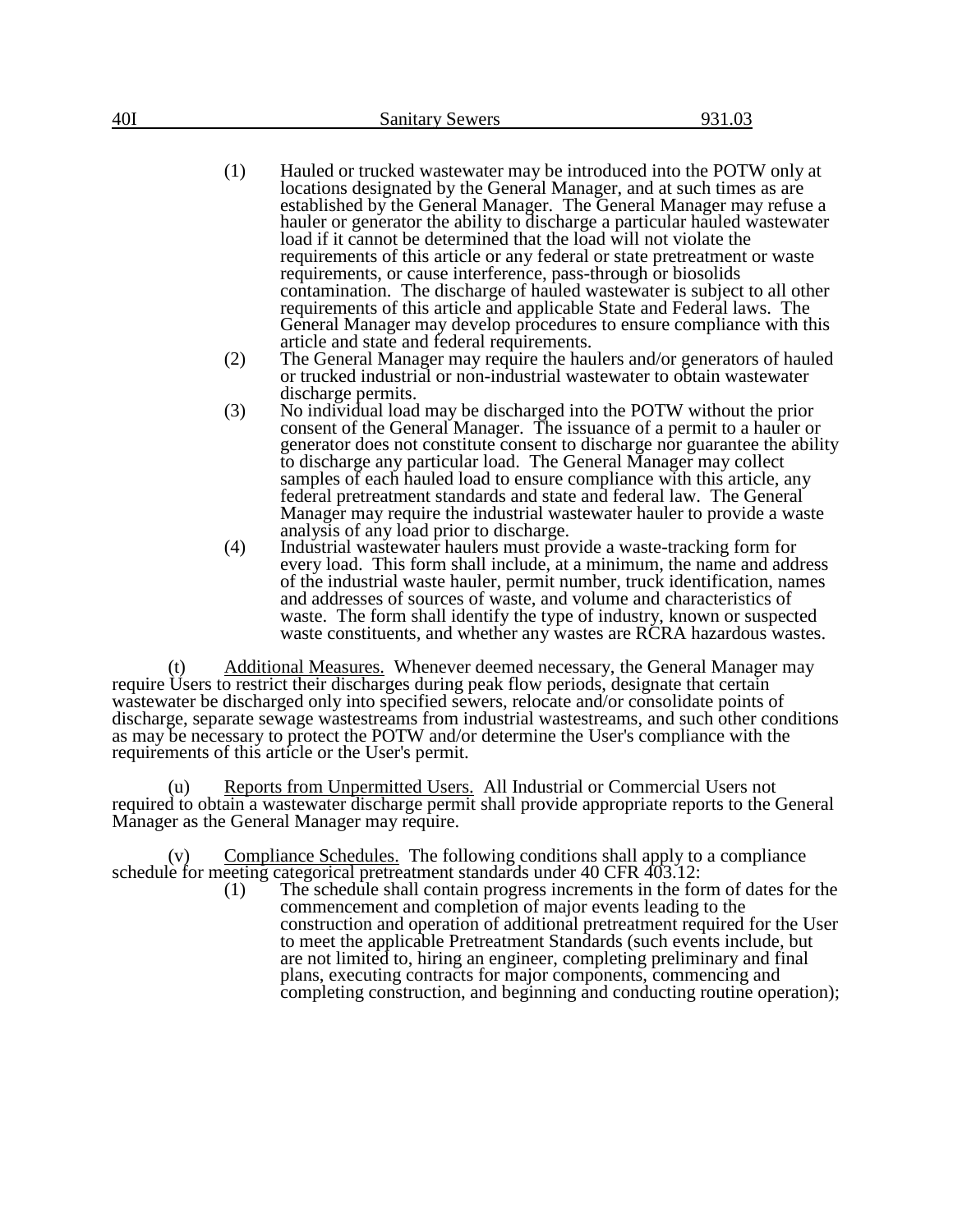### 931.04 STREETS, UTILITIES AND PUBLIC SERVICES CODE 40J

- (2) No increment referred above shall exceed nine (9) months;<br>(3) The User shall submit a progress report to the General Man
	- The User shall submit a progress report to the General Manager no later than fourteen (14) days following each date in the schedule and the final date of compliance including, as a minimum, whether or not it complied with the increment of progress to be met on such date and, if not, the date on which it expects to comply with this increment of progress, the reason for any delay, and the steps being taken by the User to return construction to the established schedule. In no event shall more than nine (9) months elapse between such progress reports to the General Manager.

(w) Reports on Compliance With Categorical Pretreatment Standard Deadline. The following conditions shall apply to a compliance schedule for meeting categorical pretreatment standards under 40 CFR 403.12:

(1) Within ninety (90) days following the date for final compliance with applicable categorical Pretreatment Standards or in the case of a New Source following commencement of the introduction of wastewater into the POTW, any Industrial User subject to Pretreatment Standards and Requirements shall submit to the General Manager a report containing the information required for a baseline report required under 40 CFR 403.12 (b)(4)-(6). For Industrial Users subject to equivalent mass or concentration limits established by the City of York in accordance with the requirements of 40 CFR 403.6(c), this report shall contain a reasonable measure of the User's long-term production rate. For all other Industrial Users subject to Categorical Pretreatment Standards expressed in terms of allowable pollutant discharge per unit of production (or other measure of operation), this report shall include the User's actual production during the appropriate sampling period. (Ord. 16-2010. Passed 5-4-10.)

## 931.04 ACCESS TO PREMISES; RIGHT OF ENTRY.

The General Manager and other duly authorized employees of the City of York bearing proper credentials and identification shall be permitted to enter upon all properties at reasonable times to carry out all inspection, surveillance, observation, measurement, monitoring procedures, sampling and testing necessary to determine, independent of information supplied by Industrial Users, compliance or noncompliance with applicable pretreatment standards and requirements and ordinance requirements by Industrial Users. The General Manager shall have the right to enter any premises of any Industrial User in which a discharge source or treatment system is located, or in which records are required to be kept under  $40^{\circ}$ CFR  $403.12$ (o), to ensure compliance with pretreatment standards or requirements, any wastewater discharge permit, the requirements of this article, or an order issued hereunder. Users shall allow the General Manager ready access to all parts of the premises for the purposes of inspection, sampling, records examination and copying, and the performance of any additional duties. The Authority of the General Manager shall be at least as extensive as the authority provided under Section 308 of the Clean Water Act.<br>(a) W

Where a User has security measures in force that require proper identification and clearance before entry into its premises, the User shall make necessary arrangements with its security personnel so that, upon presentation of suitable identification, the General Manager shall be permitted to enter without delay for the purposes of performing specific responsibilities.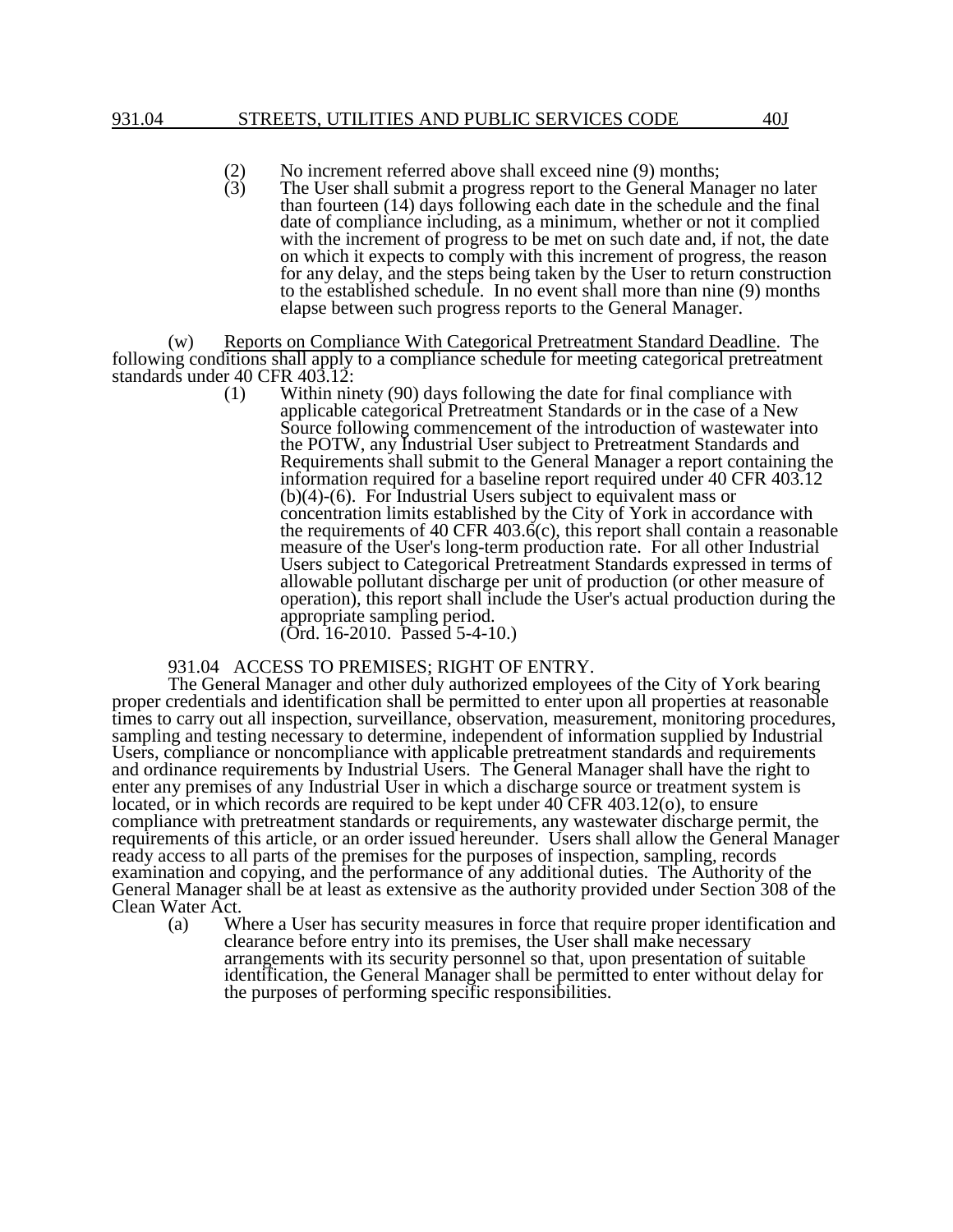| 40J1 |     | <b>Sanitary Sewers</b>                                                                                                                                                                                                                                                                                                                                                                                                                                                                                                                                                                                                                                       | 931.06 |
|------|-----|--------------------------------------------------------------------------------------------------------------------------------------------------------------------------------------------------------------------------------------------------------------------------------------------------------------------------------------------------------------------------------------------------------------------------------------------------------------------------------------------------------------------------------------------------------------------------------------------------------------------------------------------------------------|--------|
|      |     |                                                                                                                                                                                                                                                                                                                                                                                                                                                                                                                                                                                                                                                              |        |
|      | (b) | The General Manager shall have the right to set up on the User's property, or<br>require installation of, such devices as are necessary to conduct sampling and/or<br>metering of the User's operations.                                                                                                                                                                                                                                                                                                                                                                                                                                                     |        |
|      | (c) | Any temporary or permanent obstruction to safe and easy access to the facility to<br>be inspected and/or sampled shall be promptly removed by the User at the written<br>or verbal request of the General Manager and shall not be replaced. The costs of<br>clearing such access shall be the responsibility of the User.                                                                                                                                                                                                                                                                                                                                   |        |
|      | (d) | If the General Manager has been refused access to a building, structure, or<br>property, or any part thereof, and is able to demonstrate probable cause to believe<br>that there may be a violation of this article, or that there is a need to inspect and/or<br>sample as part of a routine inspection and sampling program of the City of York<br>designed to verify compliance with this article or any permit or order issued<br>hereunder, or to protect the overall public health, safety and welfare of the<br>community, the General Manager may seek issuance of a search warrant from the<br>appropriate Court.<br>(Ord. 16-2010. Passed 5-4-10.) |        |
|      |     |                                                                                                                                                                                                                                                                                                                                                                                                                                                                                                                                                                                                                                                              |        |

### 931.05 SEWAGE, WASTES AND SPILLED MATER NOT TO BE DISCHARGED INTO WATERCOURSES.

(a) All owners or users of private sewers shall not, either directly or through an intervening public or private storm sewer, drain domestic sewage into any natural or manmade watercourse within the City of York limits. Any such discharge shall be discontinued immediately upon notice from the City of York, with the notice served upon such owner or user, or, if nonresident in the City of York, upon the agent thereof or upon the party in possession, and if there is no agent or party in possession, then by notice posted upon the most public part of the property. Such owner shall cease discharge and at his own expense, connect his house drain with the sanitary sewer system. Nothing herein shall forbid the continuation of the drainage through such private or public storm water sewers of roof, surface or ground water.

(b) The discharge or spilling of industrial waste or waste water or of any hazardous, toxic, colored or oil-bearing matter into a natural watercourse either directly or indirectly via public or private storm sewer, ditch or culvert is prohibited unless such discharge is in accordance with the permit issued by the United States Environmental Protection Agency or the Pennsylvania Department of Environmental Protection or consists of unpolluted cooling, boiler or distilled water. (Ord. 16-2010. Passed 5-4-10.)

# 931.06 GARAGES.

(a) Every garage or other structure for the housing, sale or repair of vehicles in which vehicles are washed, cleaned or repaired shall, before being connected with the sewage works, be provided with proper means for draining the floors and repair pits, as hereinafter provided.

(b) Any drain in the floor or repair pit of any garage or other structure for the housing, sale or repair of vehicles, shall have a special connection discharging through an interceptor, which shall be located under the direction of the City of York, before being connected to the house drain. The interceptor shall be so arranged as to intercept all oils, gasoline or other flammable fluids, as well as sand, silt and other solids, for the purpose of excluding the same from the sewage works. It shall be water-tight, so located as to be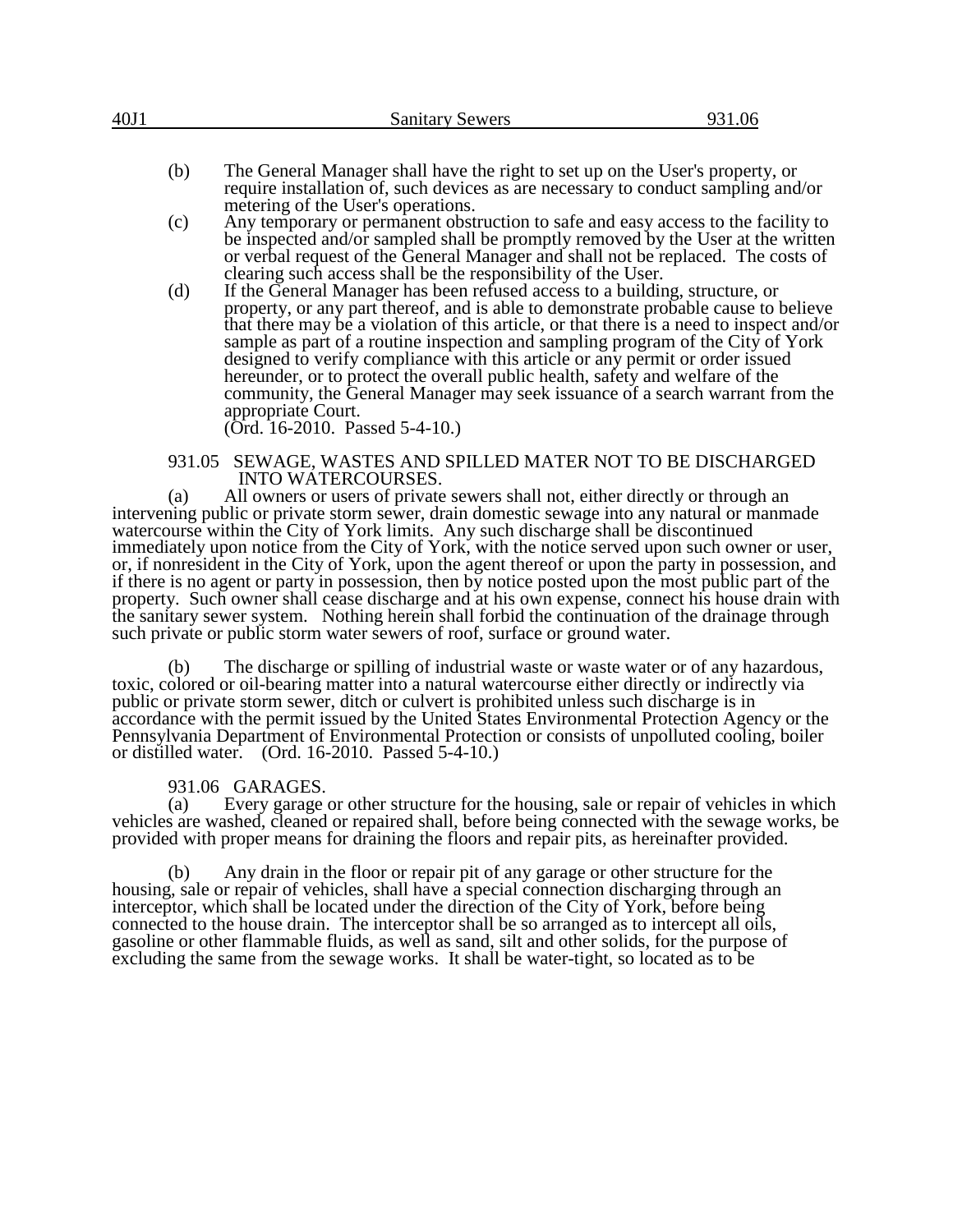provided a suitable approved manhole frame and cover, and shall be of design and capacity approved by the City of York. The oils and other flammable fluids that accumulate in such interceptors shall be pumped or otherwise removed, and the interceptors shall be so maintained as to insure the exclusion of the same from the sewage works. They shall be kept free from sand, silt or other solids and shall be subject to regular inspection by the City of York. The contents of the same shall be promptly disposed of after removal to the satisfaction of the City of York.

Every garage or other structure used for the housing, sale or repair of vehicles connected with any public or private sewer shall be provided with a floor drain and interceptor in accordance with this section within sixty days after notice from the City of York. (Ord. 16-2010. Passed 5-4-10.)

## 931.07 INTERCEPTORS REQUIRED.

All persons storing or using flammable or hazardous materials or discharging matter likely to obstruct any part of the sewage works or injure same or cause a nuisance, shall not connect to any sanitary sewer except through interceptors, catch basins or screens as may be prescribed by the City of York. Nothing in this section shall be interpreted as superseding the limitations and prohibitions on the discharge of particular wastes or waste characteristics as set forth elsewhere in this article. (Ord. 16-2010. Passed 5-4-10.)

## 931.08 HOTELS, RESTAURANTS AND FOOD PREPARATION ESTABLISHMENTS.

(a) All hotels, restaurants, boarding houses, commercial food preparation establishments and public eating places, before draining into the sewage system, shall install grease interceptors on fixtures as required by the City of York. (Ord. 5-2015. Passed 2-17-15.)

(b) The greases, oils and solid materials that accumulate in such interceptors shall be pumped or otherwise removed, and the interceptors shall be so maintained as to insure the exclusion of the same from the sewage works. They shall be subject to regular inspection by the City of York. The contents of same shall be promptly disposed of after removal to the satisfaction of the City of York. On the notice by the General Manager, any such establishment may be required to maintain for a period of three years all records related to maintenance of such interceptors and the removal of grease therefrom, and to make such records available to the General Manager on request. (Ord. 16-2010. Passed 5-4-10.)

# 931.09 VIOLATIONS.<br>(a) Any owner or oth

Any owner or other person who violates or refuses to comply with any provision of this article or any notice given under the authority of the same, or who obstructs or interferes with any person in the execution of any of the provisions hereof, shall be subject to the penalty provided in Section 931.99.

(b) In addition, the violation of the provisions of this article, or of any permit issued to an Industrial User hereunder, may be declared to be a public nuisance, subject to the authority of the City Board of Health, as provided by the Third Class City Code. The Board may issue Orders requiring the abatement, prevention, or alteration of such a nuisance or take such other action as shall be deemed necessary to prevent, abate, correct, or avoid such nuisance. (Ord. 16- 2010. Passed 5-4-10.)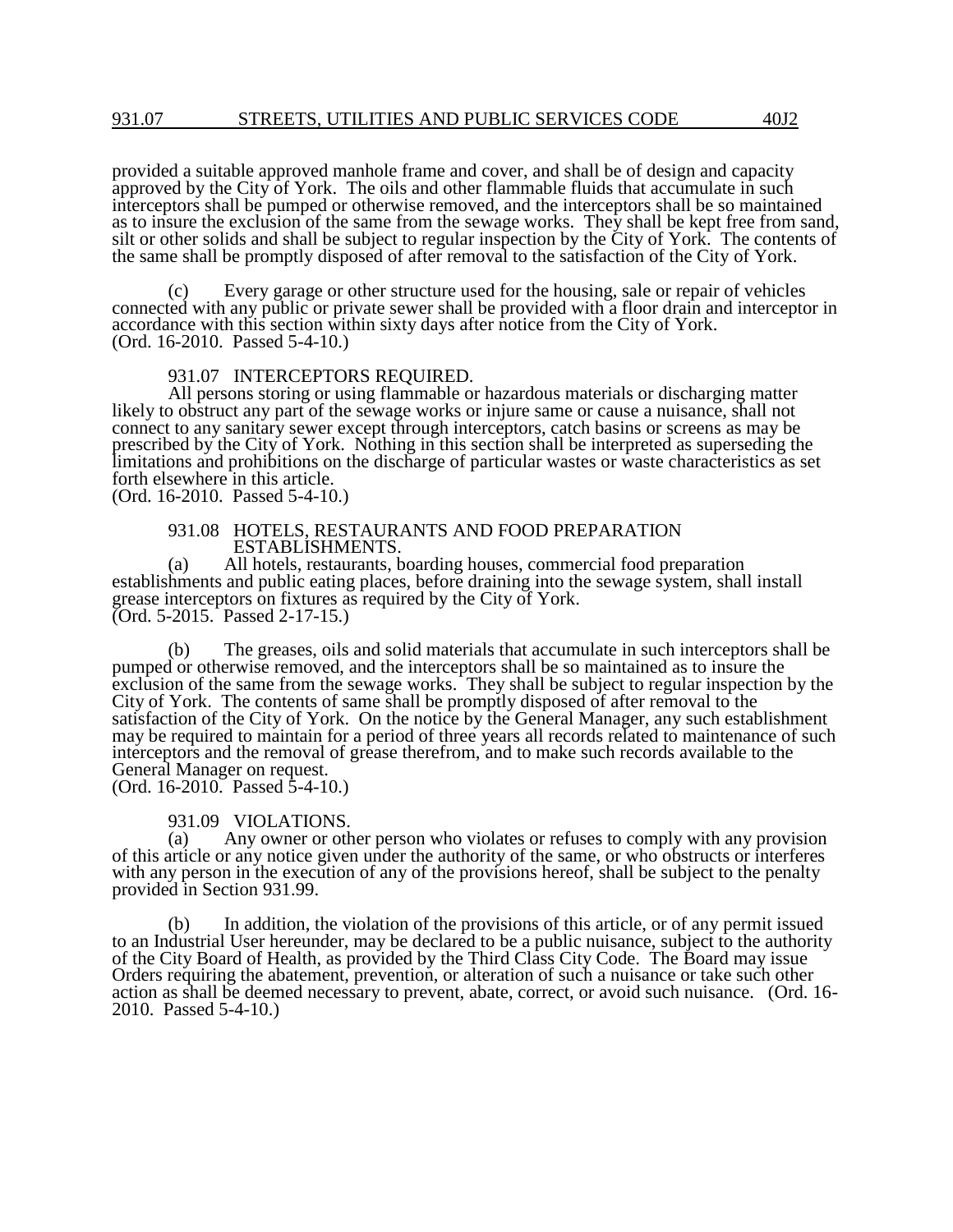# 931.10 SEWER RENTAL SURCHARGES; DETERMINATION AND MEASURING VOLUME.

(a) Sewer Rental Surcharges for Nondomestic Wastes. In addition to sewer rent for collection and treatment of sewage discharged into the sewage works by commercial and industrial users, further charges shall be made for all sewage discharged into the sewage works having values for certain parameters in excess of certain concentration thresholds as listed below:

| Parameters                | Concentration Thresholds in mg/l |
|---------------------------|----------------------------------|
| Ammonia (as Nitrogen)     | 15                               |
| Arsenic                   | 0.004                            |
| <b>BOD</b>                | 300                              |
| Cadmium, Total            | 0.004                            |
| Chromium, Total           | 0.06                             |
| Copper, Total             | 0.1                              |
| Cyanide, Total            | 0.05                             |
| Lead, Total               | 0.06                             |
| Nickel, Total             | 0.03                             |
| Phosphate (as Phosphorus) | 9.0                              |
| Mercury, Total            | 0.0004                           |
| Silver, Total             | 0.006                            |
| <b>Suspended Solids</b>   | 350                              |
| Zinc, Total               | 0.3                              |

The total surcharge shall equal the sum of each of the surcharges applicable to the waste in accordance with the formula below:

- SC = 8.34 x Q x (Value of Parameter Concentration Threshold) x K / 1,000,000<br>SC = Surcharge for parameter
- $SC =$  Surcharge for parameter<br>  $Q =$  Volume in gallons<br>  $K =$  Cost factor for parameter
- $=$  Volume in gallons
- $=$  Cost factor for parameter

Cost factors shall be established by administrative order based on toxicity, impact on sludge disposal, pretreatment program goals, and on costs for treatment. The strength of any sewage subject to surcharge shall be determined quarterly, or more frequently as the City of York shall determine, based upon sampling and analysis by the City of York or its designees. However, the City of York may if it so elects, determine the strength of the sewage based upon the results of routine sampling and analysis by the producer of such sewage or the results of analysis and flow from previous quarters or from the results of analysis and flow of sewage from similar customers.

- (b) Methods of Measuring Volume for Surcharge Purposes.<br>  $\overline{(1)}$  Whenever a person purchasing all water used from
	- Whenever a person purchasing all water used from a public water provider discharges all sewage to the POTW at one point, the volume of water purchased shall be used as a measure of the quantity of sewage discharged.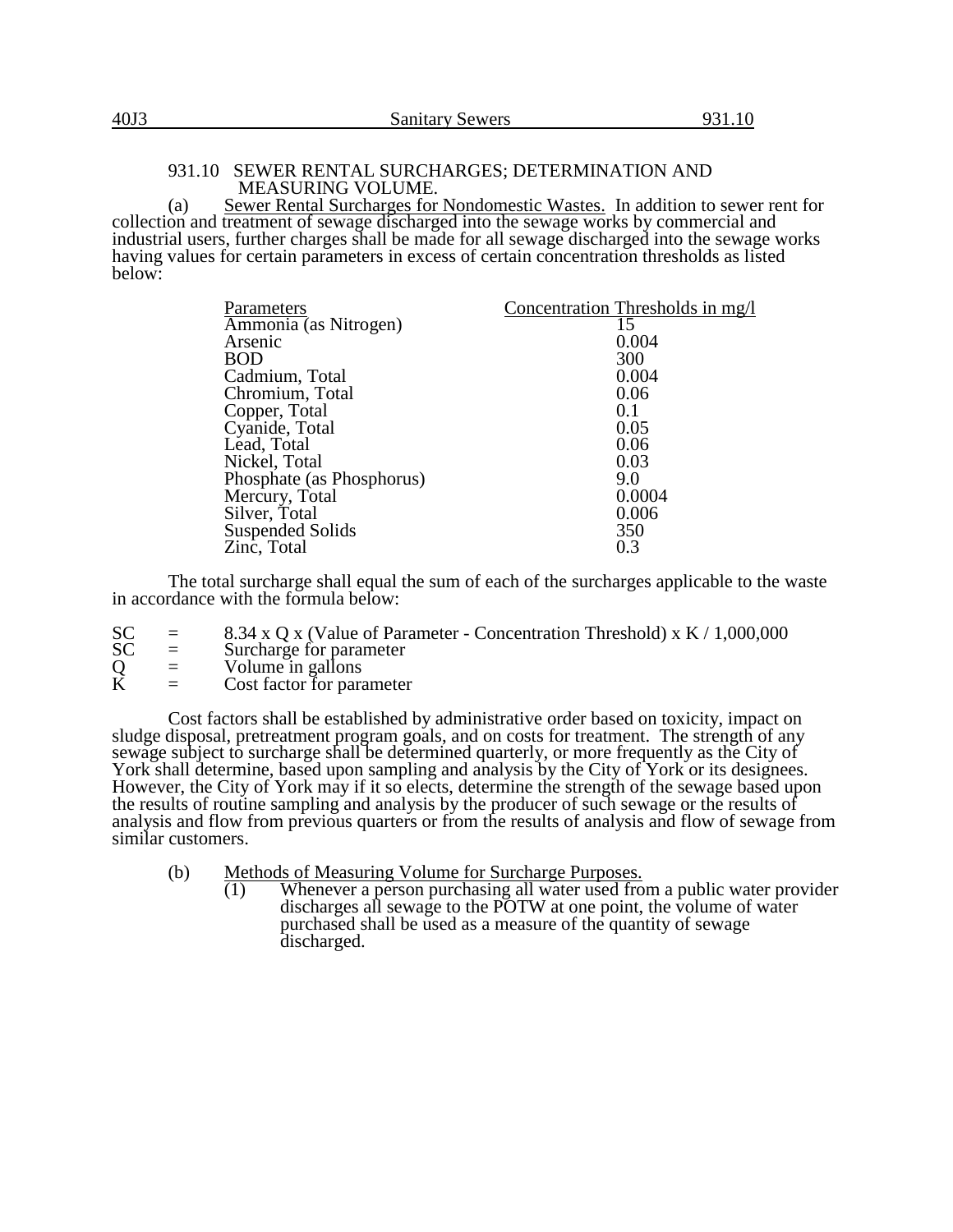(2) Whenever a person obtains water from other sources or claims that alternate means of disposal reduces the volume of sewage discharged, or whenever sewage is discharged at more than one point to the POTW, the City of York shall require the person to install at his expense a meter or meters, as may be required to measure the volume or volumes of sewage discharged to the POTW at the point or points of entry. All meters or other measuring devices installed or required to be used under any provision of this article may be tested or inspected by the City of York or by its designee whenever deemed necessary by the City of York. The owner of the property upon which such measuring device is installed shall be responsible for its testing, maintenance and safekeeping, and all repairs thereto shall be made at the property owner's expense, whether such repairs are made necessary by ordinary wear and tear or other causes. Owners shall test and or calibrate meters in a manner and at a frequency satisfactory to the City of York. (Ord. 16-2010. Passed 5-4-10.)

## 931.11 REMEDIES.

(a) Emergency Suspension of Service. The City of York may for good cause shown suspend the wastewater treatment service to any person when it appears to the City of York that an actual or threatened discharge presents or may reasonably present an imminent or substantial danger to the health or welfare of persons or to the environment, interferes with the operation of the POTW, or violates any pretreatment standard or requirement imposed by this article. In the event of failure to comply voluntarily with a suspension order within the specified time, the City of York may commence judicial proceedings to compel compliance with such order. Nothing in this section shall be interpreted as requiring a hearing prior to any emergency suspension under this section. A User affected by an emergency suspension will be entitled to a hearing afterwards at the User's request pursuant to Section 931.17 of this Article.

- Any User notified of a suspension of its service shall immediately stop or eliminate its discharge. In the event of a User's failure to immediately comply voluntarily with the suspension order, the General Manager may take such steps as deemed necessary, including immediate severance of the sewer connection, to prevent or minimize damage to the POTW, its receiving stream, or endangerment to any individuals. The General Manager may allow the User to recommence its discharge when the User has demonstrated to the satisfaction of the General Manager that the period of endangerment has passed, unless the termination proceedings in Section 931.11(b) are initiated against the User.
- (2) A User that is responsible, in whole or in part, for any discharge presenting imminent endangerment shall submit a detailed written statement, describing the causes of the harmful discharge and the measures taken to prevent any future occurrence, to the General Manager prior to the date of any show cause or termination hearing under 931.11(d).

(b) Revocation of Treatment Services. The City of York may seek to terminate the wastewater treatment services to any person and/or revoke a wastewater discharge permit, for good cause, for, but not limited to, the following reasons: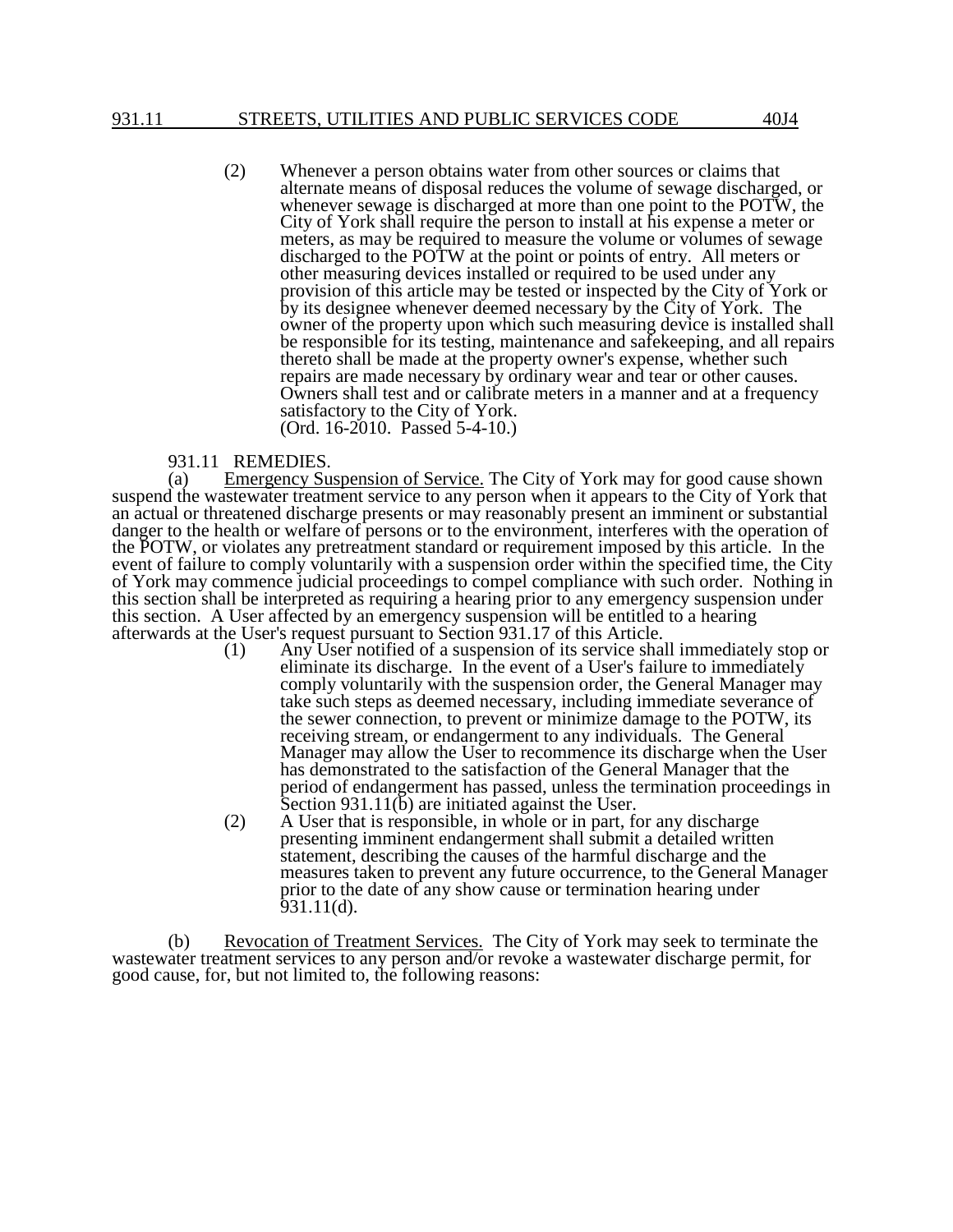| --<br>Sanitary Sewers |  |
|-----------------------|--|
|                       |  |
|                       |  |
|                       |  |

- (1) Failure to factually report the wastewater constituents and characteristics of its discharge;
- (2) Failure to report significant changes in operations or wastewater volume, constituents or characteristics prior to discharge as provided by Section 931.03(c) and 931.03(f)(2) of this Article;
- (3) Violation of this Article or any permit or order issued under this Article following within one year a prior violation of the same kind;
- (4) Misrepresentation or failure to fully disclose all relevant facts in the wastewater discharge permit application;
- (5) Falsifying self-monitoring reports and certification statements;<br>(6) Tampering with monitoring equipment;
- (6) Tampering with monitoring equipment;<br>(7) Being found to be in Significant Noncor
- Being found to be in Significant Noncompliance, as defined in Section 931.12 of this Article;
- (8) Failure to pay civil penalties assessed under this Article;<br>(9) Failure to pay sewer charges, surcharges or fees for servi
- (9) Failure to pay sewer charges, surcharges or fees for services;<br>(10) Failure to meet compliance schedules;
- $(10)$  Failure to meet compliance schedules;<br> $(11)$  Failure to complete a wastewater surve
- Failure to complete a wastewater survey or a wastewater discharge permit application as provided by Section 931.03(c) of this Article; or
- (12) Failure to provide advance notice of the transfer of business ownership of a permitted facility.

Such person will be notified of the proposed termination of its discharge and be offered an opportunity to show cause under Section 931.11(d) why the proposed action should not be taken. Exercise of this option by the General Manager shall not be a bar to, or a prerequisite for, taking any other action against the person.

(c) Notification of Violation; Administrative Adjustment. Whenever the City of York finds that any person has engaged in conduct that constitutes a violation of any provision of this Article or of a Permit issued hereunder, the City of York may serve or cause to be served upon such person, a written notice either personally or by certified or registered mail, return receipt requested, stating the nature of the alleged violation. Within thirty (30) days of the date of receipt of the notice, the person shall respond in writing to the City of York, advising of its position with respect to the allegations. Thereafter the parties shall meet to ascertain the veracity of the allegations and where necessary, establish a plan for the satisfactory correction thereof.

(d) Show Cause Hearing. Whenever a violation or series of violations occur that may result in suspension of service, termination of service, summary charges, or other enforcement action, the General Manager may issue an order to such violator to appear and show cause before a hearing board assembled for the purpose, why the proposed enforcement action should not be taken. The procedures for such a hearing shall be set forth in Section 931.17 hereof. The notice of the hearing shall be served on the person either personally or by certified or registered mail, return receipt requested, specifying the time and place of a hearing to be held by the City of York or its designee regarding the violation, the reasons why the enforcement action is to be taken, the proposed enforcement action, and directing the person to show cause before the City of York, or its designee, why the proposed enforcement action should not be taken. The notice of the hearing shall be served no less than seven days before the hearing. Service may be made on any authorized representative of the person or User or on anyone in apparent authority found at the premises of such User. The proceedings at the hearing shall be considered by the hearing board which board shall then instruct the General Manager as to the enforcement action, if any, to be taken, or as to additional actions to be taken by the General Manager. A show cause hearing shall not be a bar against, or a prerequisite for, taking any other action against the person.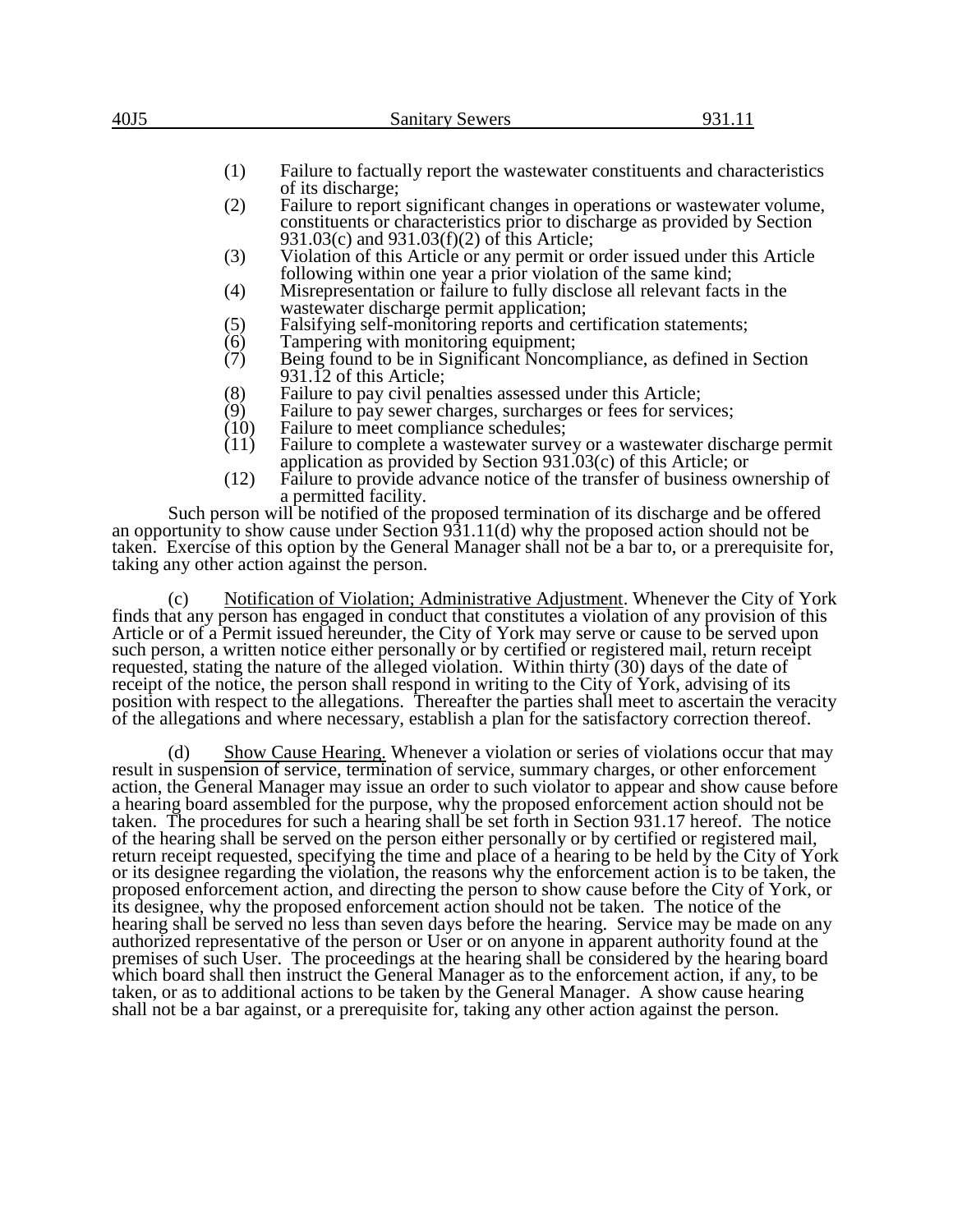(e) Injunctive Relief. When the General Manager finds that a User has violated, or continues to violate, any provision of this article, an individual wastewater discharge permit or order issued hereunder, or any other Pretreatment Standard or Requirement, the General Manager, acting through the City Solicitor's Office, may commence an action in the Court of Common Pleas for legal and equitable relief and, where deemed appropriate, may seek a temporary restraining order or preliminary injunction to restrain violations of or compel compliance with the Article, permit, order, or other requirement. The filing of such an action shall not be a bar to taking other enforcement actions.

(f) Remedies Nonexclusive. The remedies provided for in this article are not exclusive. The General Manager may take any, all, or any combination of these actions against a noncompliant User. Further, the General Manager is empowered to take more than one enforcement action against any noncompliant User. The City of York may take any actions afforded to it under State law.

Consent Orders. The General Manager may enter into consent orders, assurances of compliance, or other similar documents establishing an agreement with any User responsible for noncompliance. Such documents shall include specific action to be taken by the User to correct the noncompliance within a time period specified by the document. Such documents shall be judicially enforceable as contracts, and violations of the terms thereof may be deemed a violation of this Article subject to all of the penalties provided herein.

(h) Compliance Orders. When the General Manager finds that a User has violated, or continues to violate, any provision of this article, a wastewater discharge permit, or order issued hereunder, or any other pretreatment standard or requirement, the General Manager may issue an order to the User responsible for the discharge directing that the User come into compliance within a specified time. Any such order shall inform the person of the opportunity to request a hearing before a hearing board constituted by the Sanitary Sewer Board of Appeals, as set forth in Section 931.17 hereof. If the User does not come into compliance within the time provided, sewer service may be discontinued unless the User demonstrates to the satisfaction of the General Manager, a good faith effort to do so, which may include evidence of hiring a consultant, ordering of pretreatment equipment, creation of a pollution prevention plan, or other affirmative acts aimed at achieving compliance in the shortest possible time. Compliance orders also may contain other requirements to address the noncompliance, including additional self monitoring and/or management practices designed to minimize the amount of pollutants discharged to the sewer. A compliance order cannot extend the deadline for compliance established for a pretreatment standard or requirement, nor does a compliance order relieve the User of liability for any violation, including any continuing violation. Issuance of a compliance order shall not be a bar against, or a prerequisite for, taking any other action against the User.

(i) Payment of Outstanding Fees and Penalties. The General Manager may decline to issue or reissue an individual wastewater discharge permit to any User who has failed to pay any outstanding fees, fines or penalties incurred as a result of any provision of this article, a previous individual wastewater discharge permit or order issued hereunder.

Cease and Desist Orders. When the General Manager finds that a User has violated, or continues to violate, any provision of this article, an individual wastewater discharge permit, or order, or any other Pretreatment Standard or Requirement, or that the User's past violations are likely to recur, the General Manager may issue an order to the User directing it to cease and desist all such violations and directing the User to: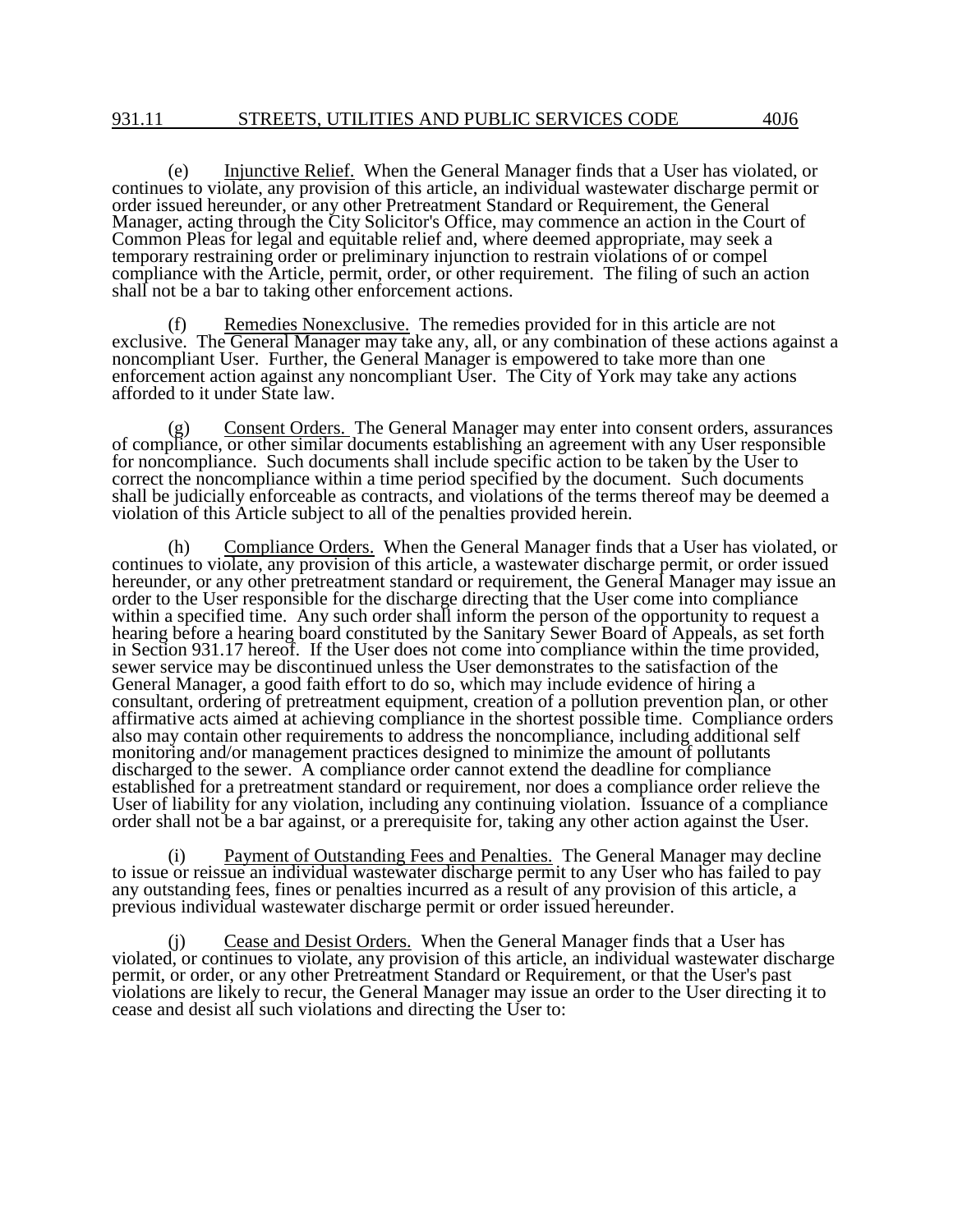- (1) Immediately comply with all requirements; and<br>
(2) Take such appropriate remedial or preventive ac
- Take such appropriate remedial or preventive action as may be needed to properly address a continuing or threatened violation, including halting operations and/or terminating the discharge. Issuance of a cease and desist order shall not be a bar against, or a prerequisite for, taking any other action against the User.

Any such order shall inform the person of the opportunity to request a hearing before a hearing board constituted by the Sanitary Sewer Board of Appeals, as set forth in Section 931.17 hereof. (Ord. 16-2010. Passed 5-4-10.)

# 931.12 PUBLIC NOTICE OF SIGNIFICANT VIOLATORS.

The City of York shall annually provide public notification in a newspaper of general circulation that provides meaningful public notice within the jurisdiction(s) served by the POTW of Industrial Users which, at any time during the previous twelve months, were in significant noncompliance with applicable pretreatment standards and requirements. For the purposes of this provision, a Significant Industrial User (or any Industrial User that violates paragraphs (c), (d), or (h) of this section) is in significant noncompliance if its violation meets one or more of the following criteria:

- (a) Chronic violations of wastewater discharge limits, defined here as those in which sixty-six percent (66%) or more of all of the measurements taken for the same pollutant parameter during a six-month period exceed (by any magnitude) a numeric pretreatment standard or requirement, including instantaneous limits, as defined by 40 CFR 403.3(l).
- (b) Technical Review Criteria (TRC) violations, defined here as those in which thirtythree percent (33%) or more of all of the measurements taken for the same pollutant parameter during a six-month period equal or exceed the product of the numeric pretreatment standard or requirement including instantaneous limits, as defined by 40 CFR 403.3(l) multiplied by the applicable TRC. There are two groups of TRC:

| Group I for BOD, TSS, fats, oil, and grease | $TRC = 1.4$ |
|---------------------------------------------|-------------|
| Group II for all other pollutants except pH | $TRC = 1.2$ |

- (c) Any other violation of a pretreatment standard or requirement as defined by 40 CFR 403.3(l) (daily maximum, long-term average, instantaneous limit, or narrative standard) that the POTW determines has caused, alone or in combination with other discharges, interference or pass through (including endangering the health of POTW personnel or the general public).
- (d) Any discharge of a pollutant that has caused imminent endangerment to human health, welfare or to the environment or has resulted in the POTW's exercise of its emergency authority to halt or prevent such a discharge.
- (e) Failure to meet, within ninety (90) days after the schedule date, a compliance schedule milestone contained in a local control mechanism or enforcement order for starting construction, completing construction, or attaining final compliance.
- (f) Failure to provide, within thirty (30) days after the due date, required reports such as baseline monitoring reports, ninety (90)-day compliance reports, periodic selfmonitoring reports, reports on best management practices, and reports on compliance with compliance schedules.
- (g) Failure to accurately report noncompliance.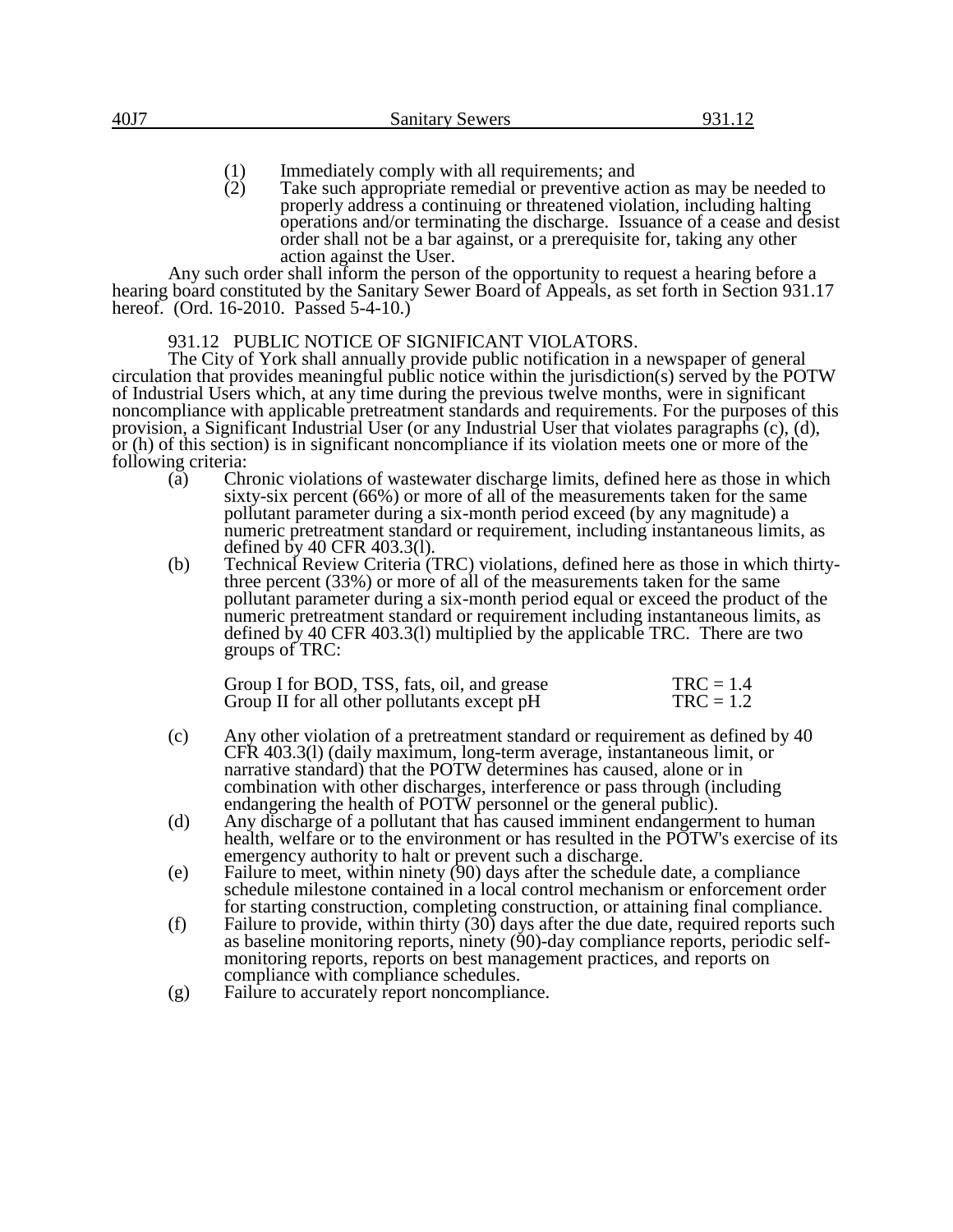## 931.13 STREETS, UTILITIES AND PUBLIC SERVICES CODE 40J8

(h) Any other violation or group of violations, which may include a violation of Best Management Practices, which the POTW determines will adversely affect the operation or implementation of the local pretreatment program. (Ord. 16-2010. Passed 5-4-10.)

# 931.13 PUBLIC ACCESS TO INFORMATION.

Information and data on a User obtained from reports, surveys, wastewater discharge permit applications, individual wastewater discharge permits, and monitoring programs, and from the General Manager's inspection and sampling activities, shall be available to the public without restriction, unless the User specifically requests, and is able to demonstrate to the satisfaction of the General Manager, that the release of such information would divulge information, processes, or methods of production entitled to protection as trade secrets under applicable State and Federal law. Any such request must be asserted at the time of submission of the information or data if the industrial user stamps "Confidential Business Information" over all parts for which protection is sought. When requested and demonstrated by the User furnishing a report that such information should be held confidential, the portions of a report which might disclose trade secrets or secret processes shall not be made available for inspection by the public, but shall be made available immediately upon request to governmental agencies for uses related to the NPDES program or pretreatment program, and in enforcement proceedings involving the person furnishing the report. Wastewater constituents and characteristics and other effluent data, as defined at 40 CFR 2.302 shall not be recognized as confidential information and shall be available to the public without restriction. In compliance with the Commonwealth of Pennsylvania's Right-To-Know Law, requests for City of York records shall be submitted to the City of York's Open Records Officer.

(Ord. 16-2010. Passed 5-4-10.)

# 931.14 HAZARDOUS WASTE.

(a) Users may not discharge to the POTW any hazardous waste which, if otherwise disposed of, would be a hazardous waste under 40 CFR 261 unless written authorization is obtained from the General Manager. It is at the General Manager's discretion to accept such waste. Any request shall include the name of the hazardous waste as set forth in 40 CFR 261, the EPA hazardous waste number, and the type of discharge (continuous, batch, or other) and other information that the General Manager requires to make an informed decision. If the General Manager grants permission to the User to discharge such waste, the User shall notify the EPA Regional Waste Management Division and Pennsylvania Hazardous Waste authorities in writing in accordance with applicable federal and state requirements. Any such notification submitted to the EPA Regional Waste Management Division and Pennsylvania Hazardous Waste authorities shall be copied to the General Manager. This notification requirement does not apply to pollutants already reported under the self-monitoring requirements of this Article.<br>(b) Users shall permit the General Manager, or duly authorized representation

Users shall permit the General Manager, or duly authorized representatives, to inspect hazardous waste generation, treatment, storage, and disposal procedures, and the records generated from the management of hazardous waste. (Ord. 16-2010. Passed 5-4-10.)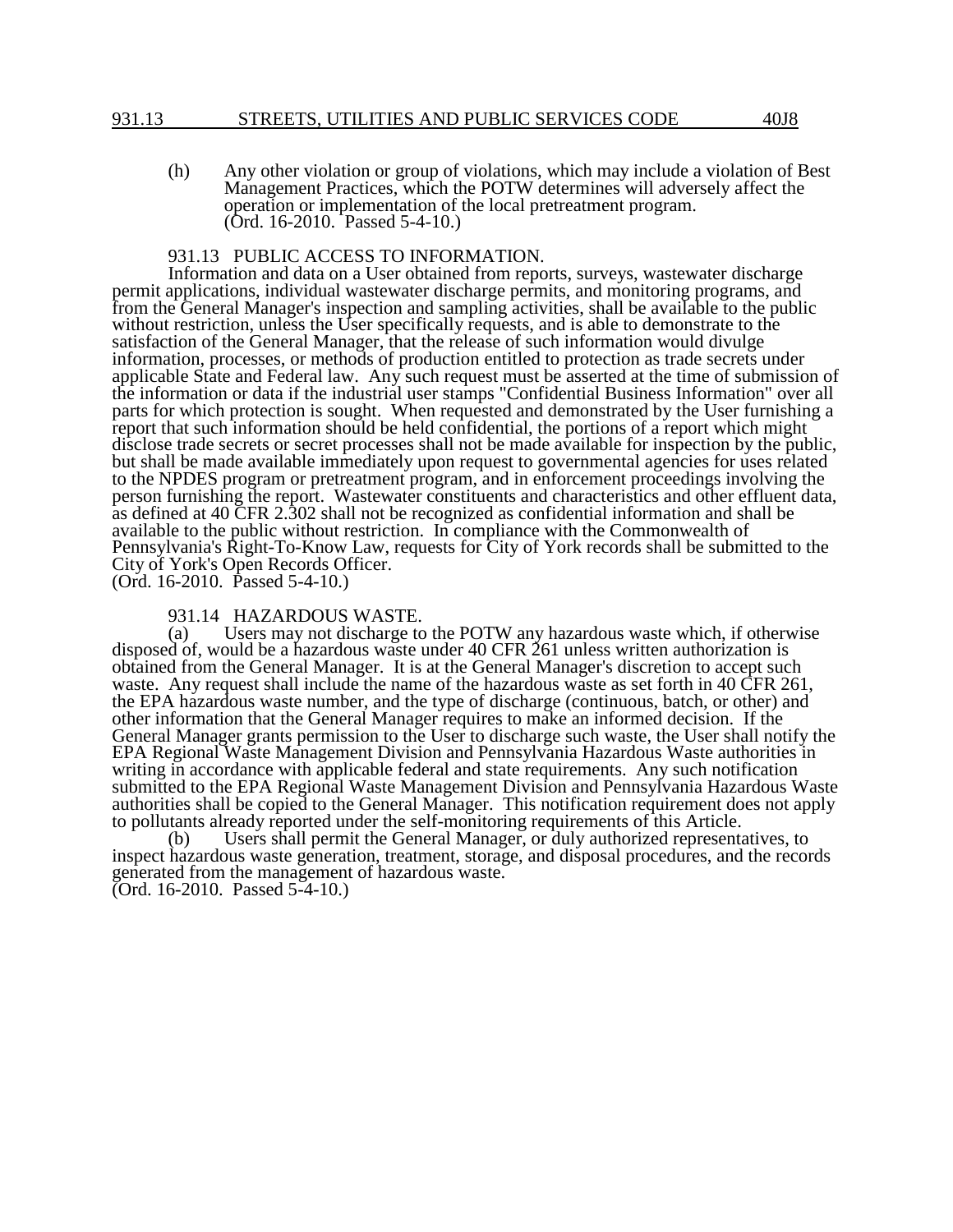# 931.15 RECORD KEEPING.

Users subject to the reporting requirements of this article shall retain, and make available for inspection and copying, all records of information obtained pursuant to any monitoring activities required by this article, any additional records of information obtained pursuant to monitoring activities undertaken by the User independent of such requirements, documentation associated with compliance of Best Management Practices-based pretreatment standards or local limits, and documentation associated with any certification statements (i.e., TTO certification statement for metal finishers). Records shall include the date, exact place, method, and time of sampling, and the name of the person(s) taking the samples; the dates analyses were performed; who performed the analyses; the analytical techniques or methods used; and the results of such analyses. These records shall remain available for a period of at least three (3) years. This period shall be automatically extended for the duration of any litigation concerning the User or the City of York, or where the User has been specifically notified of a longer retention period by the General Manager.

Written reports will be determined to have been submitted on the date postmarked. For reports, which are not mailed, postage prepaid, into a mail facility serviced by the United States Postal Service, the date of receipt of the report shall govern. (Ord. 16-2010. Passed 5-4-10.)

## 931.16 ADMINISTRATION.

Except as otherwise provided herein, the General Manager shall administer, implement, and enforce the provisions of this article. Any powers granted to or duties imposed upon the General Manager may be delegated to a duly authorized City of York employee. (Ord. 16-2010. Passed 5-4-10.)

## 931.17 APPEALS.

(a) Whenever the City of York, including the General Manager, takes or proposes to take any administrative action that will affect the rights of a User, including but not limited to the issuance or denial of a permit, issuance of an Order, temporary or permanent suspension of a permit, or imposition of a civil penalty, the User shall be notified of the right to request an administrative hearing by the Sanitary Sewer Board of Appeals.

- (b) A request for a hearing is subject to the following:
	- (1) The request must be made in writing to the General Manager.<br>
	(2) The request must be submitted within thirty (30) calendar day.
	- The request must be submitted within thirty  $(30)$  calendar days from the date of receipt of the Wastewater Discharge Permit, or notice of the action being taken or proposed to be taken, which is being challenged by the User.
	- (3) The request must state the specific provision(s) of a Wastewater Discharge Permit or the specific actions or proposed actions of the City of York which are being contested.
	- (4) The request must state the User's reasons for the appeal of each provision.<br>
	(5) The request may suggest alternate or revised provisions to replace those
	- The request may suggest alternate or revised provisions to replace those appealed.
	- (6) An appeal of an issued Wastewater Discharge Permit may include a request to stay specific Permit conditions pending the outcome of the appeal. Any such request shall include all factual and legal justification for such a request.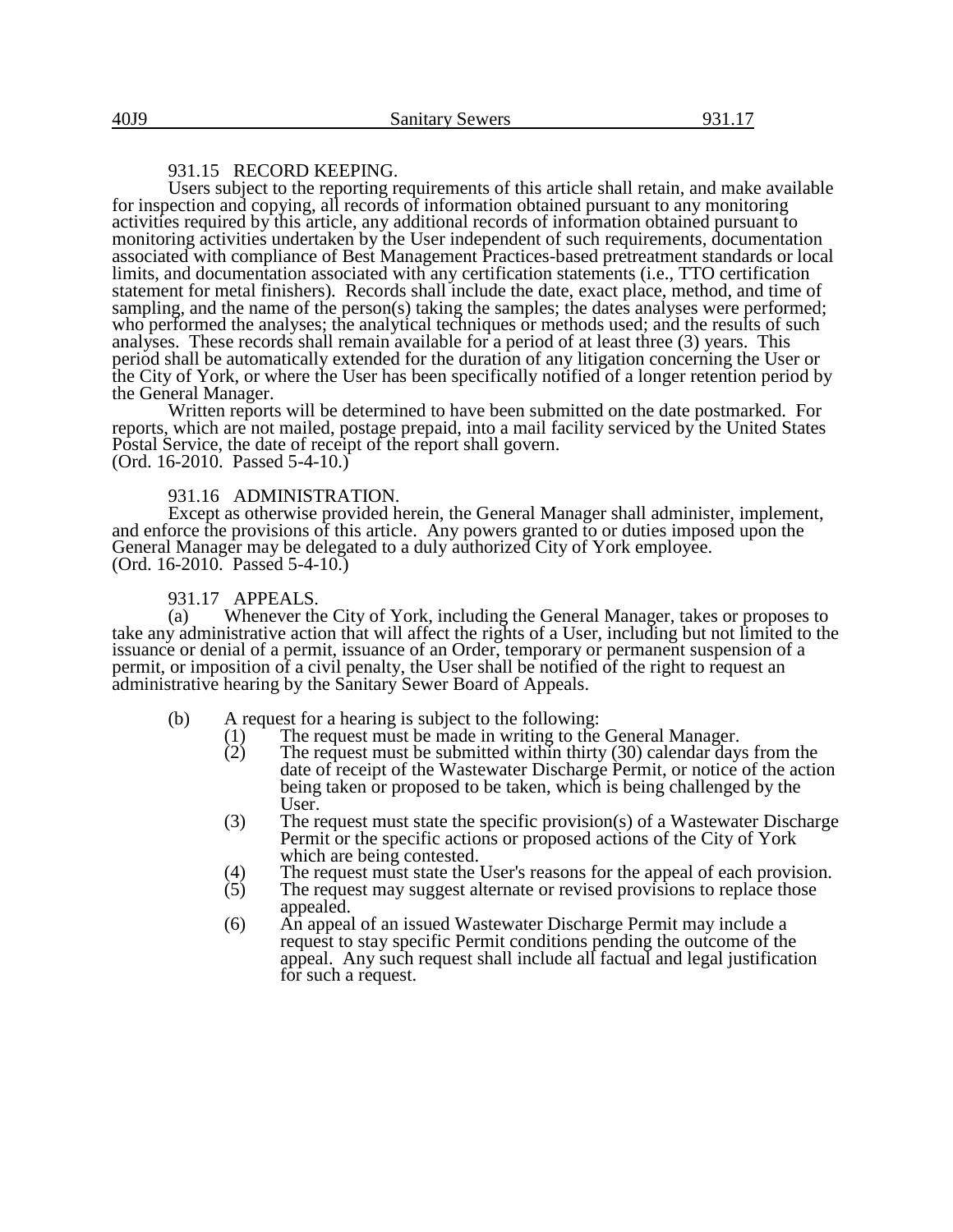(c) Provisions specifically mandated by Federal or State regulations (e.g., compliance with Categorical Standards) shall not be appealed. Conditions that, in the opinion of the City of York, would constitute a hazard or pose a potential threat of Pollution if stayed, shall not be stayed during an appeal. The decision of whether to grant a stay shall be made by the General Manager within three (3) days of the receipt of the request for a hearing and communicated to the User. Any provisions of a Permit, Order, or other action that are not stayed shall remain in effect and be enforceable until a decision is rendered by the Board of Appeals.

(d) A hearing shall be scheduled by the Board of Appeals. The date of the hearing shall be not less than seven (7) days and not more than thirty (30) days from the receipt of the request for a hearing. The date, time, and place of the hearing shall be promptly communicated to the User.

(e) The Sanitary Sewer Board of Appeals shall consist of the York City Sewer Authority, or a board designated by York City Sewer Authority, which such designated board may include five members, consisting of:<br>(1) The Operations Ma

- (1) The Operations Manager of the POTW,<br>(2) Any number of member(s) of the York (
- $\hat{f}(2)$  Any number of member(s) of the York City Sewer Authority,<br>(3) Any one member of City Council,

Any one member of City Council,

Provided that, if any such member shall be a person who has a financial, legal or other proprietary interest in the User bringing the appeal, such person shall recuse himself from any vote which shall determine the decision of the body in regard to the appeal.

(f) The Board of Appeals shall conduct a hearing pursuant to the provisions of the Local Agency Law (2 Pa. C.S. Subchapter B). Such hearing may be on the record if requested by the appellant, subject to the provisions of 2 Pa. C.S. §553.

(g) The Board of Appeals shall render a decision within twenty (20) days of the hearing and inform the General Manager and the User of its decision in writing. The decision by the Board of Appeals constitutes final administrative action by the City of York.

(h) An adjudication of the City of York or the General Manager for which administrative review had been available shall not be subject to administrative or judicial review in any civil or criminal proceeding for enforcement. (Ord. 16-2010. Passed 5-4-10.)

931.18 VALIDITY.

(a) Severability. Should any section or provision of this article be declared by the courts to be unconstitutional or invalid such decision shall not affect the validity of this article as a whole or any part thereof other than the part so declared to be unconstitutional or invalid. (Ord. 16-2010. Passed 5-4-10.)

## 931.99 PENALTY.

(a) Any person who violates or fails to comply with any provision of this article, any requirement of an industrial wastewater discharge permit issued under this article, or an order issued pursuant to this article, shall be guilty of a summary offense and upon conviction thereof be subject to a fine of not more than one thousand dollars (\$1,000) and costs of prosecution and in default thereof shall be imprisoned for not more than thirty (30) days. A separate offense shall be deemed committed on each day during or on which a violation or failure to comply occurs or continues.